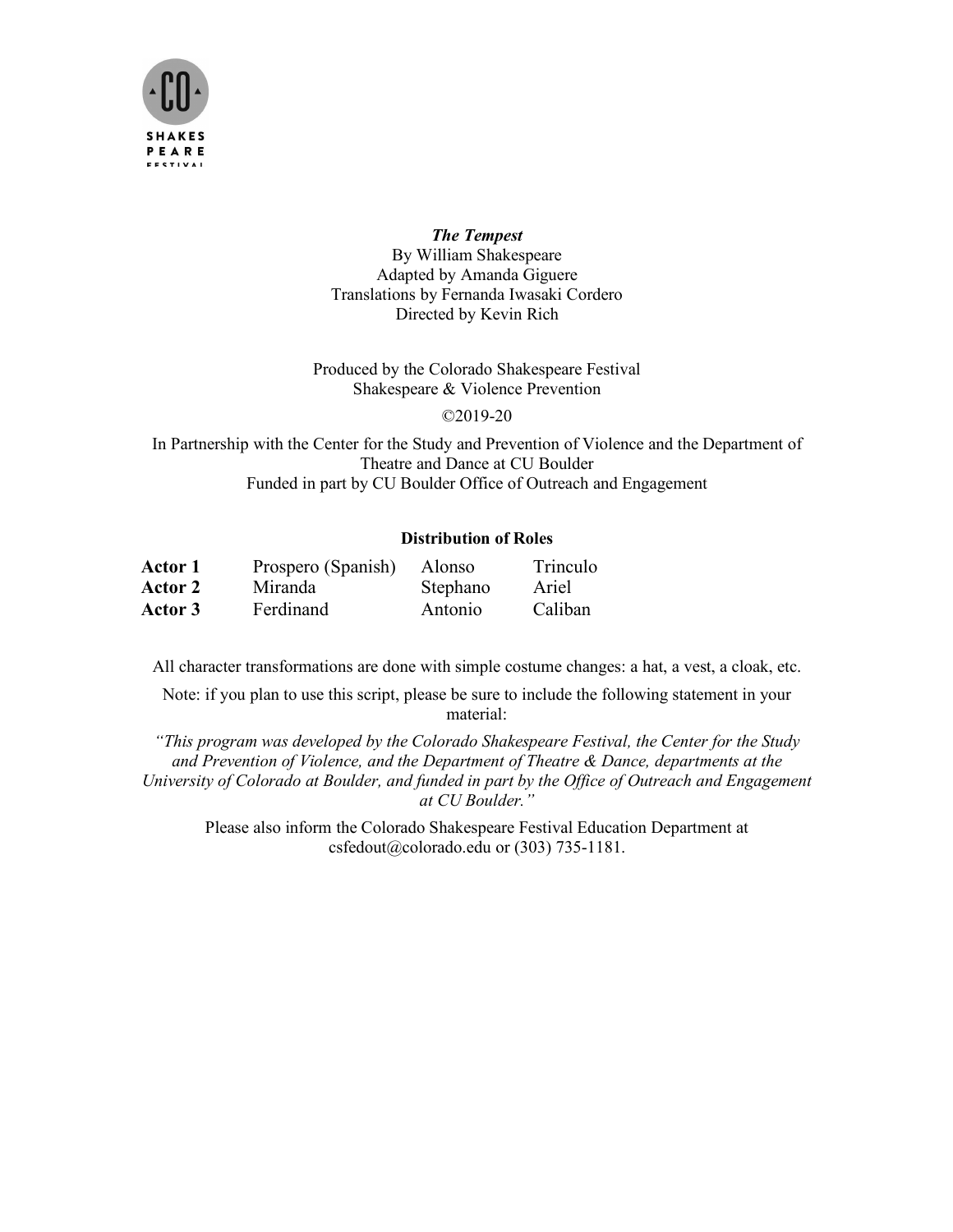**ACTOR 1** Hello everyone!

**ACTOR 2** We are actors from the Colorado Shakespeare Festival…

**ACTOR 3** And we're here to perform Shakespeare's play…

**ALL:** The TEMPEST!

**ACTOR 1**  $I'm$   $(MAME)$ 

**ACTOR 2**

I'm \_\_\_\_\_\_

# **ACTOR 3** And I'm \_\_\_\_\_\_

# **ACTOR 1**

This is a collaboration between the Colorado Shakespeare Festival…

# **ACTOR 2**

…the Center for the Study and Prevention of Violence…

# **ACTOR 3**

…and CU Boulder's Department of Theatre and Dance.

**ALL**

Now…

# **ACTOR 2**

Have you ever been really mad at someone who hurt your feelings?

# **ACTOR 1**

So mad…that you wanted to get back at them? Or take your anger out on someone else?

# **ACTOR 3**

Everyone feels like that sometimes…and 400 years ago, Shakespeare was writing about that very feeling…

**ACTOR 2**: Prospero was once the Duke of Milan.

*Prospero steps forward*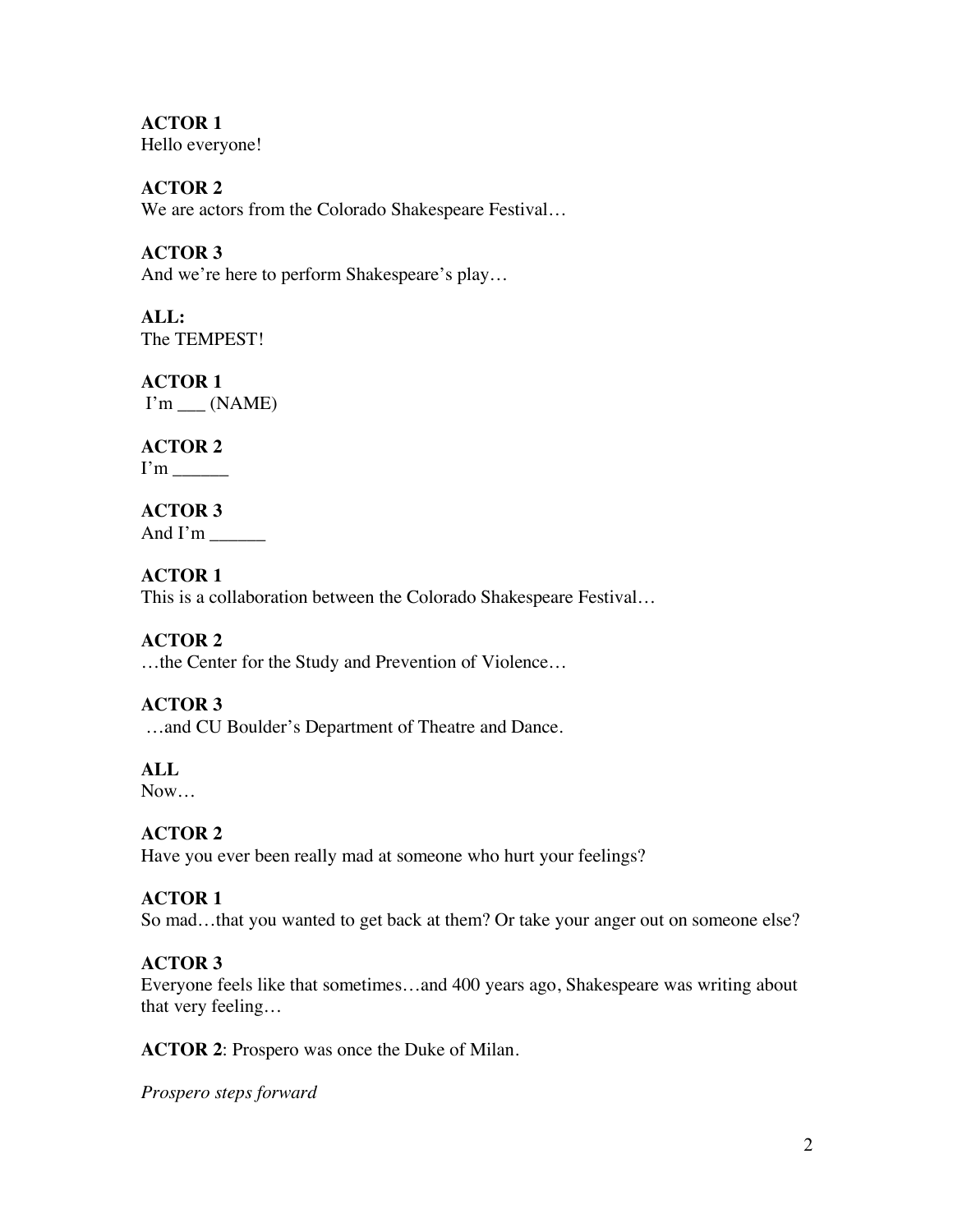# **ACTOR 3**

He was at the height of his power.

# **ACTOR 2**

But his brother, Antonio, betrayed Prospero…

# *Antonio steps forward*

He went behind Prospero's back and turned his friends against him, one by one. He stole everything Prospero owned. Finally, one day, Antonio sent Prospero and his infant daughter Miranda *(references herself as Miranda)* into exile…shipwrecked on an island, where they had to rebuild their lives.

# **ALL**

Prospero had been wronged! He seethed! He burned!

# **ACTOR 2**

His vengeance drove him to study the ancient arts…

# **ACTOR 3**

And his magic grew more and more powerful…

# **ACTOR 2**

He wanted revenge against the brother who had hurt him.

# **ACTOR 1**

He imprisoned the island native, Caliban, and stole his home—much like Antonio had done to Prospero.

# **ACTOR 3**

He also captured the spirit Ariel *(reveal of Ariel)* to help weave his web of revenge…

# **ARIEL**

And one fateful day…twelve years later, the plan was ready*…*

*Ariel holds up hats (?) to indicate each of these characters?*

A ship, carrying his brother *Antonio*, *King Alonso of Naples*, *Prince Ferdinand of Naples*, and *two of the king's servants*…traveled near Prospero's island. Prospero used his magic to right the wrongs of so long ago…

*Prospero conjures a storm—something human-made, theatrical, exciting. Prospero puts the wild waters in a roar. (Students could be part of this?) Miranda puts an end to it, pulling Prospero out of the creation.*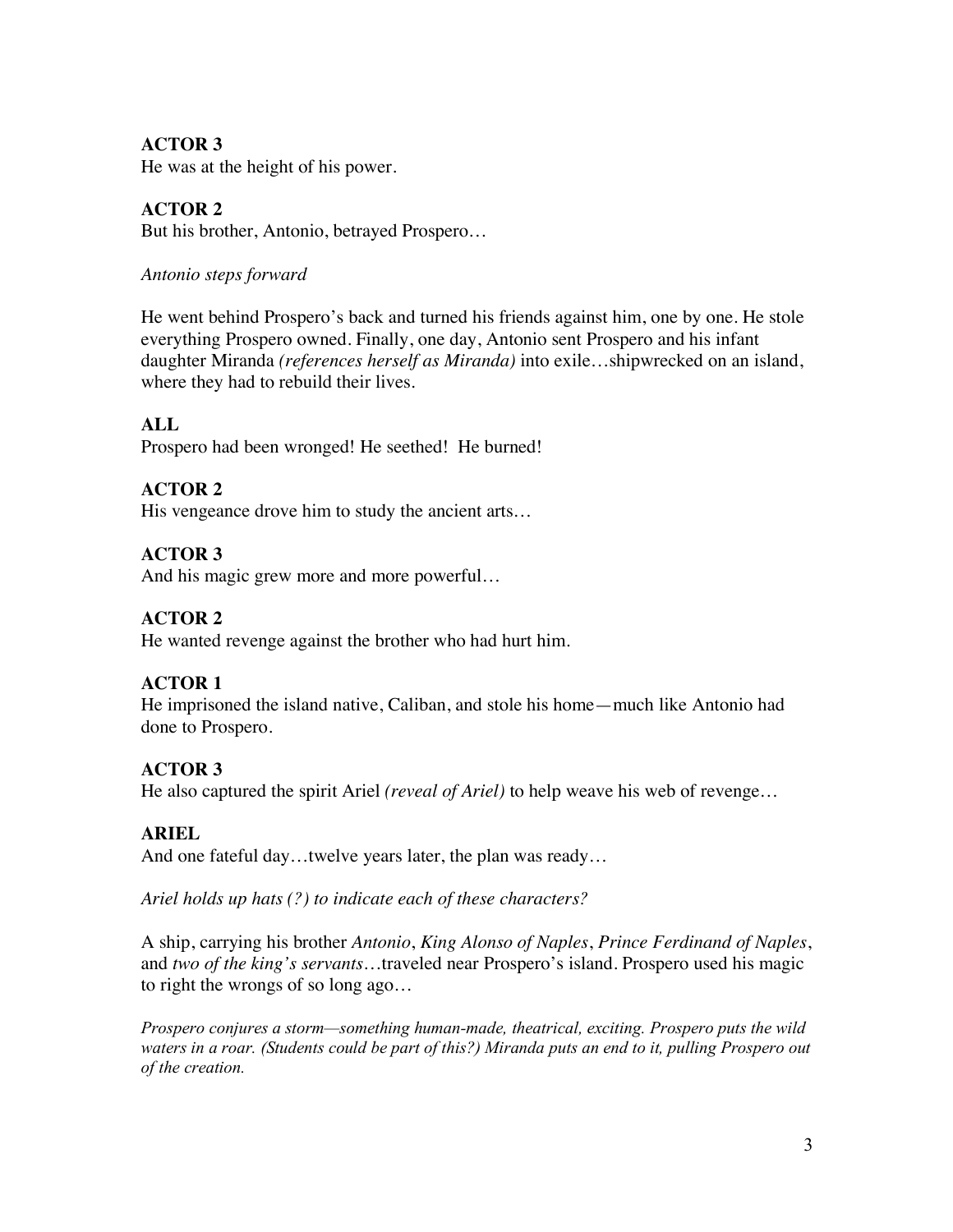*SPANISH: Prospero occasionally speaks to Miranda in Spanish, as if this is part of her education on the island.* Underlined English *indicates this section is not translated. If she doesn't understand some of his text, he might translate it to English for her.*

#### **Scene 1**

## **MIRANDA**

If by your art, my dearest father, you have Put the wild waters in this roar, allay them. O, I have suffered With those that I saw suffer.<sup>1</sup>

# **PROSPERO**

| Be collected, Miranda.                | Sosiégate, Miranda.                                   |  |
|---------------------------------------|-------------------------------------------------------|--|
| There's no harm done, my daughter.    |                                                       |  |
| Sit down;                             | Siéntate;                                             |  |
| For thou must now know farther.       | Hay más que debes saber.                              |  |
| Canst thou remember                   | $i$ Tienes recuerdo                                   |  |
| A time before we came unto this cell? | de un tiempo anterior a nuestra llegada a esta celda? |  |

# **MIRANDA**

'Tis far off And rather like a dream.

# **PROSPERO**

Twelve year since, Miranda, twelve year since, hace 12 años Thy father was the Duke of Milan and Tu padre era el Duque de Milán y A prince of power. un príncipe con poder.

**MIRANDA**

O the heavens!  $i$ Ay, Dios mío! What foul play had we that we came from thence?

## **PROSPERO**

My brother and thy uncle, call'd Antonio, A mi hermano, tu tío Antonio, Of all the world I loved, and to him put quién amé más que a nadie en este mundo, The manage of my state. confié la gestión de mi estado. Thy false uncle-- Tu desleal tio--Dost thou attend me?<sup>2</sup> *i*Prestas atención?

## **MIRANDA**

Sir, most heedfully.

## **PROSPERO**

Thy false uncle, Antonio, new created Tu desleal tío, Antonio, se ganó The creatures that were mine; set all hearts i'th' state a quienes fueron una vez mis

partidarios; manipuló sus corazones

 $<sup>1</sup>$  Empathy connection: note Miranda's ability to feel what other people are experiencing.</sup>

<sup>&</sup>lt;sup>2</sup> Notice Prospero's lack of trust. He was hurt by his brother so long ago, that he has a hard time trusting even his own daughter.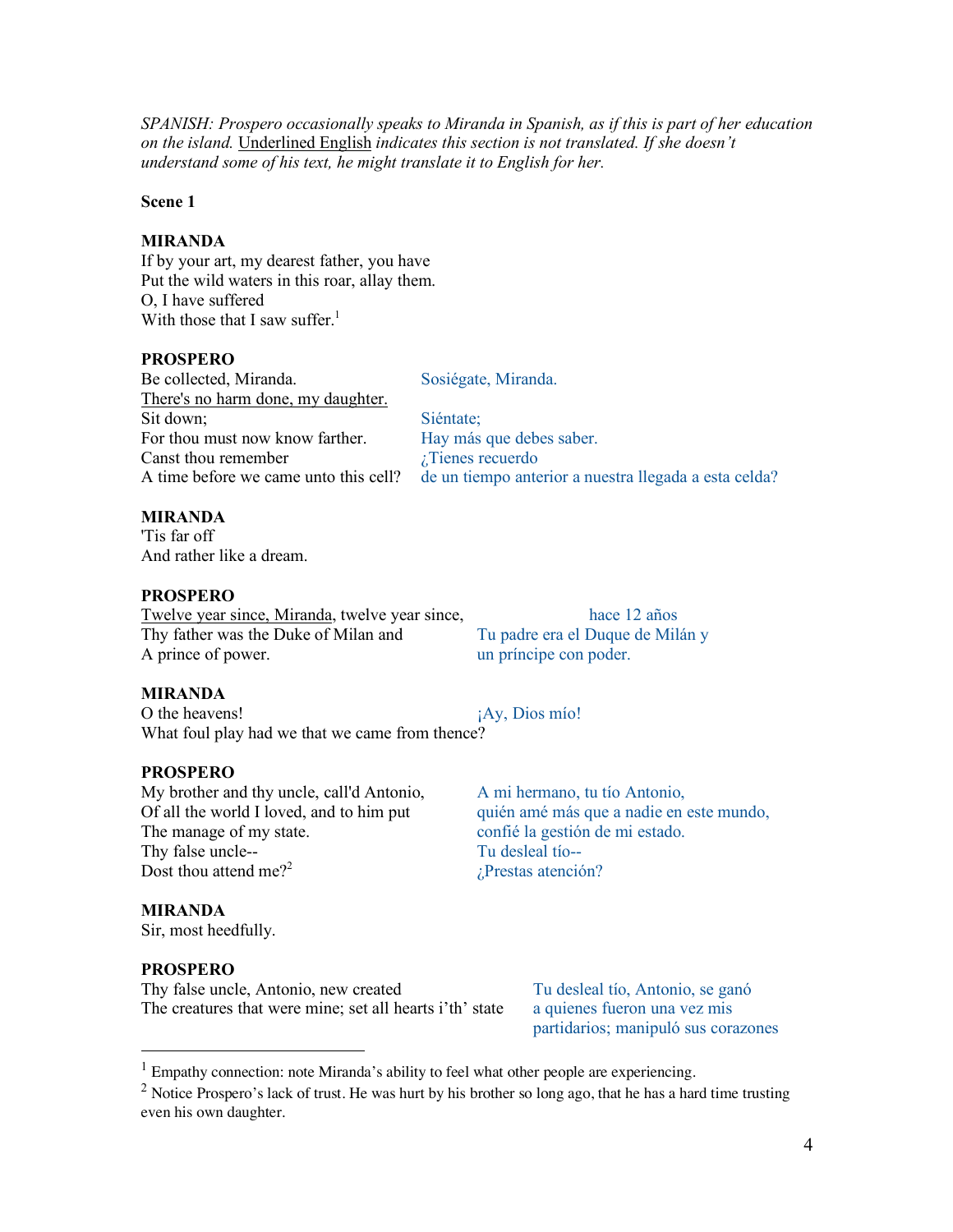To what tune pleased his ear. Thou attend'st not. y los llevó a decir cuanto place a su

oído. ¡No estás atendiendo!

## **MIRANDA**

O, good sir, I do.

# **PROSPERO**

| I pray thee, mark me.                                                                        |                                            |
|----------------------------------------------------------------------------------------------|--------------------------------------------|
| In my false brother                                                                          | En mi desleal hermano                      |
| Awaked an evil nature; <sup>3</sup>                                                          | se despertó una naturaleza vil.            |
| He kidnapped me and thy crying self. <sup>4</sup>                                            | Me secuestró y a ti llorando.              |
| He hurried us aboard a ship,                                                                 | Nos apresuró a embarcar un barco           |
| Bore us some leagues to sea; where he prepared nos trasladó varias leguas mar adentro, donde |                                            |
|                                                                                              | acondicionó                                |
| A rotten carcass of a boat. There he left us,                                                | la estructura podrida de un bote. Allí nos |
|                                                                                              | abandonó,                                  |
| To cry to the sea that roar'd to us.                                                         | llorando al mar que nos rugía              |
| Here in this island we arrived.                                                              | y a esta isla llegamos.                    |

## **MIRANDA**

And now, your reason For raising this sea-storm?

*Thunder crash*

#### **PROSPERO**

By accident most strange, bountiful Fortune, Por una casualidad extraña, benévola fortuna, Now my dear lady, hath mine enemy, my brother, en este momento, mi enemigo, mi hermano, Brought to this shore; Here cease more questions: se encuentra en esta costa. Thou art inclined to sleep.

*MIRANDA exits sleepily*

Come away, servant, come. I am ready now. Approach, my Ariel, come.

*Enter ARIEL*

**ARIEL** All hail, great master! grave sir, hail!

## **PROSPERO**

Hast thou, spirit, Perform'd to point the tempest that I bade thee?

 $3$  Notice that Prospero doesn't say Antonio is evil, but an evil nature was awakened in him. Just as we don't label bullies—but identify their actions. This is a reminder of our capacity to change.

 $<sup>4</sup>$  Maybe she doesn't know this word, "kidnapped" and he has to translate it for her.</sup>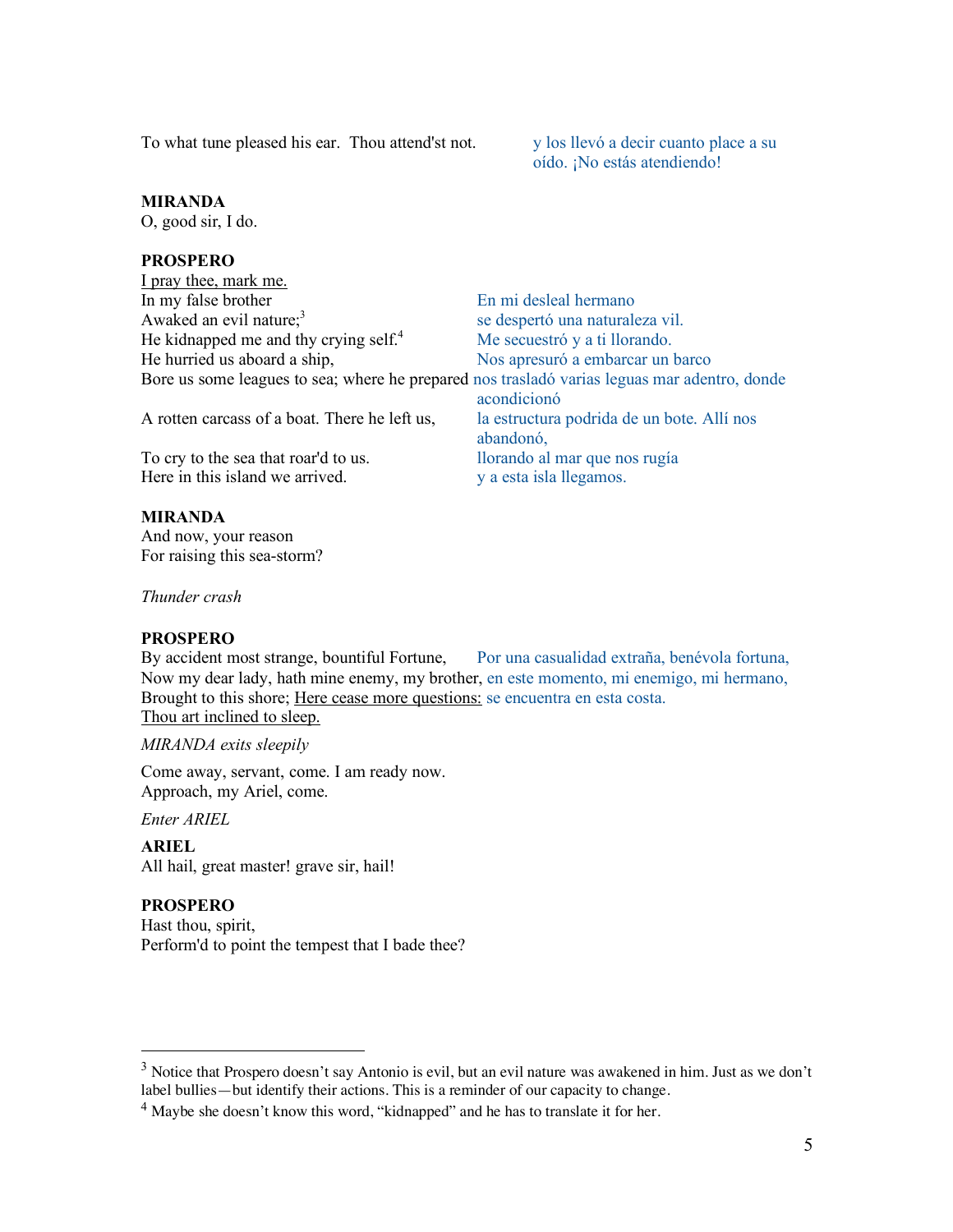## **ARIEL**

To every article. I boarded the king's ship; in every cabin, I flamed amazement. Sometimes I'd divide And burn in many places; then meet and join.

## **PROSPERO**

My brave spirit! Who was so firm, so constant, that this coil Would not infect his reason?

#### **ARIEL**

Not a soul But felt a fever of the mad and play'd Some tricks of desperation. The king's son, Ferdinand, Was the first man that leap'd.

*Ferdinand, as if conjured, appears, and we see him leaping from the ship.* 

## **PROSPERO**

But are they, Ariel, safe?

#### **ARIEL**

Not a hair perish'd; In troops I have dispersed them 'bout the isle. The king's son have I landed by himself; His arms in this sad knot.

*Perhaps, here, Ariel conjures the characters, so it's easier for the audience to follow. Maybe Ariel claps hands, and says, "ALONSO, KING OF NAPLES" and Actor 1 transforms before our eyes. Etc, etc, with ANTONIO, FERDINAND, STEPHANO, TRINCULO…like a rundown of the cast of characters, and a chance to highlight the magic of theatre, the role-switching?*

## **PROSPERO**

Ariel, thy charge Exactly is perform'd: but there's more work.

#### **ARIEL**

Is there more toil? Since thou dost give me pains, Let me remember thee what thou hast promised, Which is not yet perform'd me.

## **PROSPERO**

How now? moody? What is't thou canst demand?

**ARIEL**

My liberty.

**PROSPERO** Before the time be out? no more!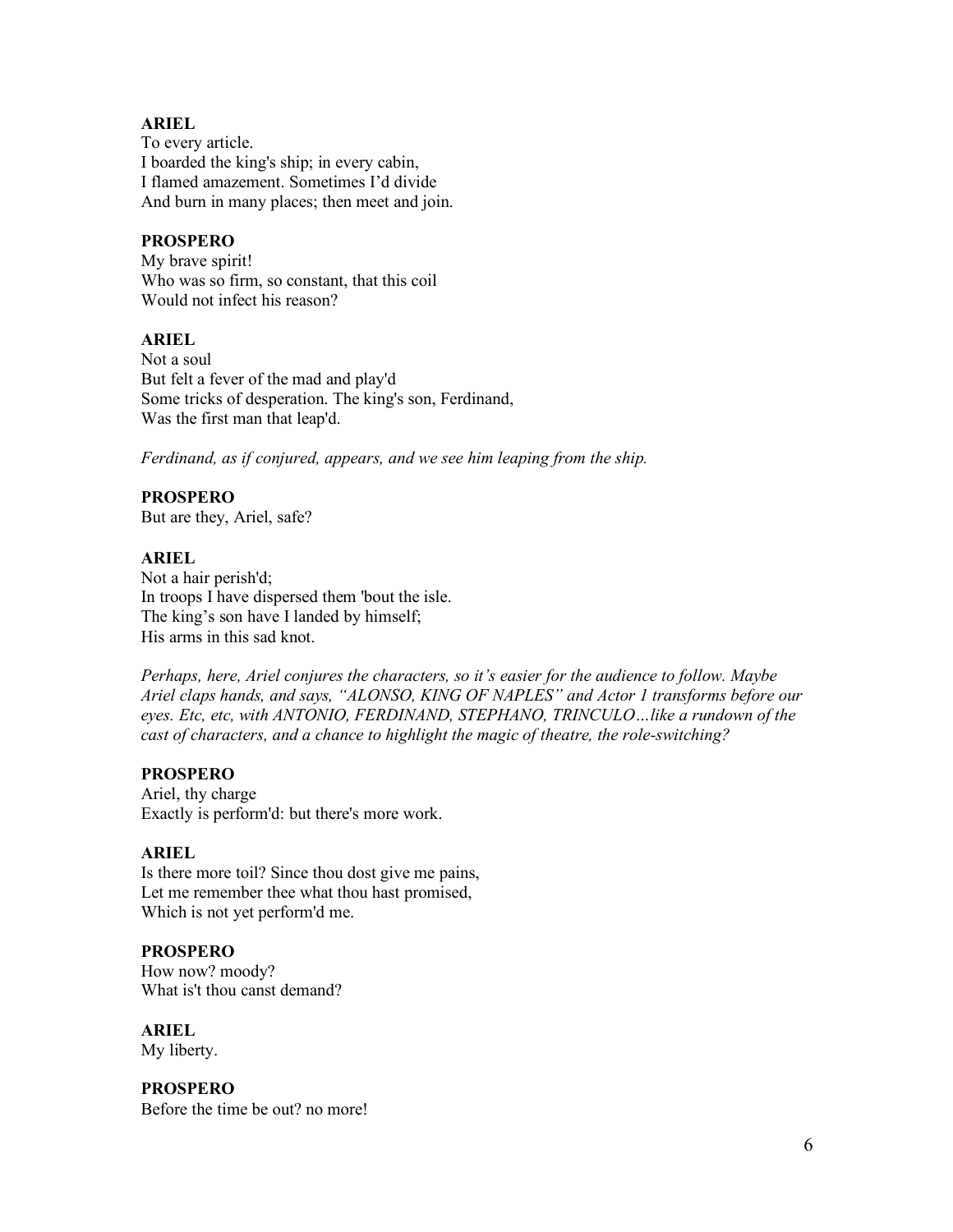Dost thou forget From what a torment I did free thee?

# **ARIEL**

No.

# **PROSPERO** *(Actor 3 reanacts Ariel's confinement in a tree)*

Thou wast confined into a cloven pine. It was mine art, When I arrived and heard thee, that made gape The pine and let thee out.

# **ARIEL**

I thank thee, master.

*Second reenactment of Ariel's confinement*

#### **PROSPERO**

If thou more murmur'st, I will rend an oak And peg thee in his knotty entrails till Thou hast howl'd away twelve winters.

#### **ARIEL**

Pardon, master; I will be correspondent to command And do my spiriting gently.

*Releases ARIEL*

## **PROSPERO**

Do so, and after two days I will discharge thee.

#### **ARIEL**

That's my noble master! What shall I do? say what; what shall I do?

#### **PROSPERO**

Go make thyself like a nymph o' the sea.

# **ARIEL**

My lord it shall be done.

*Exit ARIEL*

#### **PROSPERO**

Awake, dear heart, awake! thou hast slept well; Awake! iDespierta!.

#### **MIRANDA**

The strangeness of your story put Heaviness in me.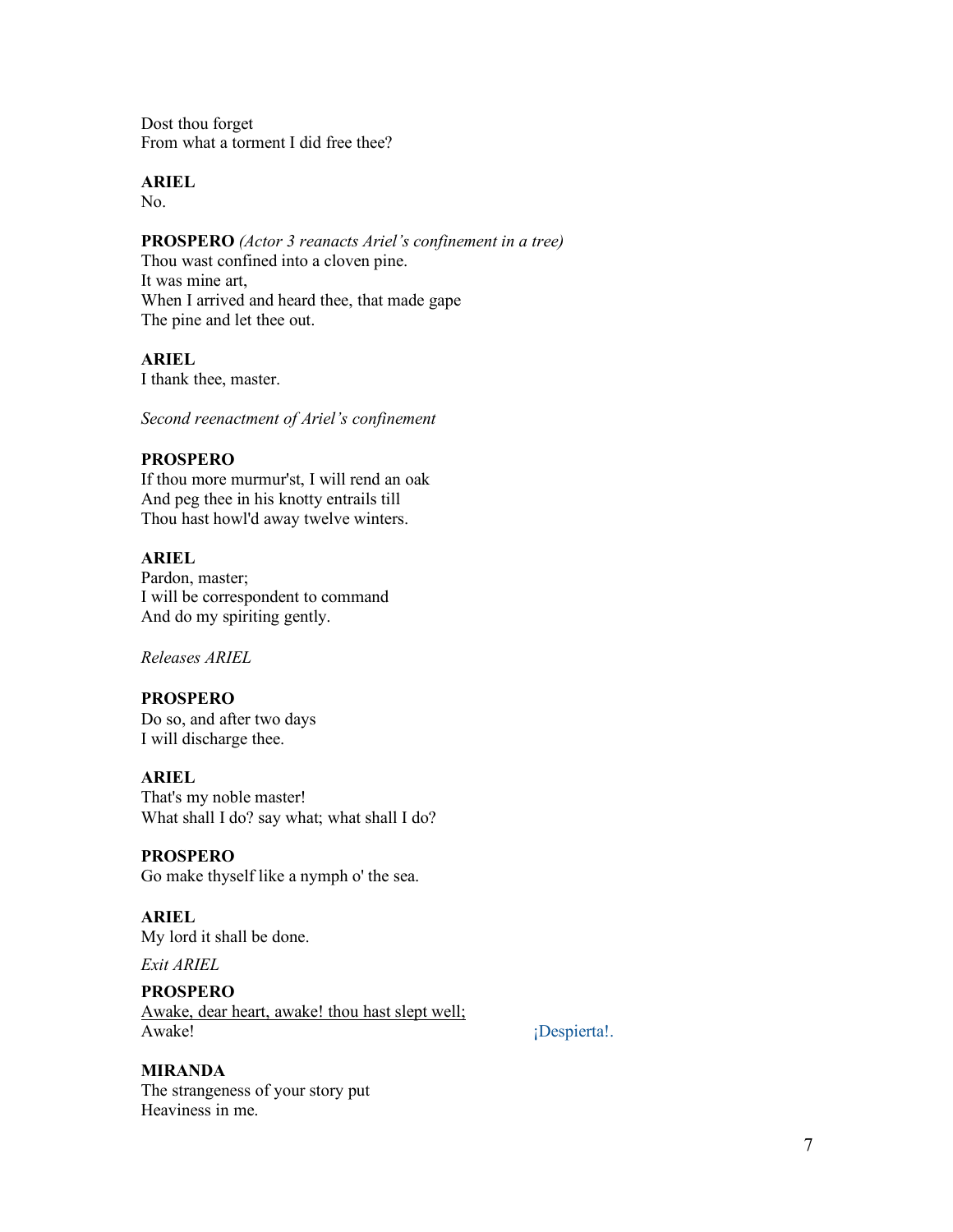Shake it off. Come on; <br>Líbrate de ella. Vamos; We'll visit Caliban my slave. Visitaremos a mi esclavo Caliban.

*[CALIBAN enters through audience]*

#### **MIRANDA**

Caliban? 'Tis a villain, sir, I do not love to look on.

**PROSPERO**

What, ho! slave! Caliban! Thou earth, thou! speak.

# **CALIBAN**

As wicked dew as e'er my mother brush'd With raven's feather from unwholesome fen Drop on you both! [*lunges at Miranda*]

#### **PROSPERO**

For this, be sure, to-night thou shalt have cramps.

## **CALIBAN**

This island's mine. When thou camest first, I show'd thee all the qualities o' the isle, Cursed be I that did so!

#### **PROSPERO**

Hag-seed, hence. Fetch us in fuel, and be quick—Shrug'st thou malice? If thou neglect'st or dost unwillingly What I command, I'll rack thee with old cramps, Fill all thy bones with aches, make thee roar That beasts shall tremble at thy din.

#### **CALIBAN**

No, pray thee. *[Aside]*I must obey.

#### **PROSPERO**

So, slave; hence!

*Exit CALIBAN,*

*Re-enter ARIEL, invisible, playing and singing; FERDINAND following. Ferdinand's speech interspersed.*

## **FERDINAND**

Where should this music be? i' the air or the earth? It sounds no more: No, it begins again.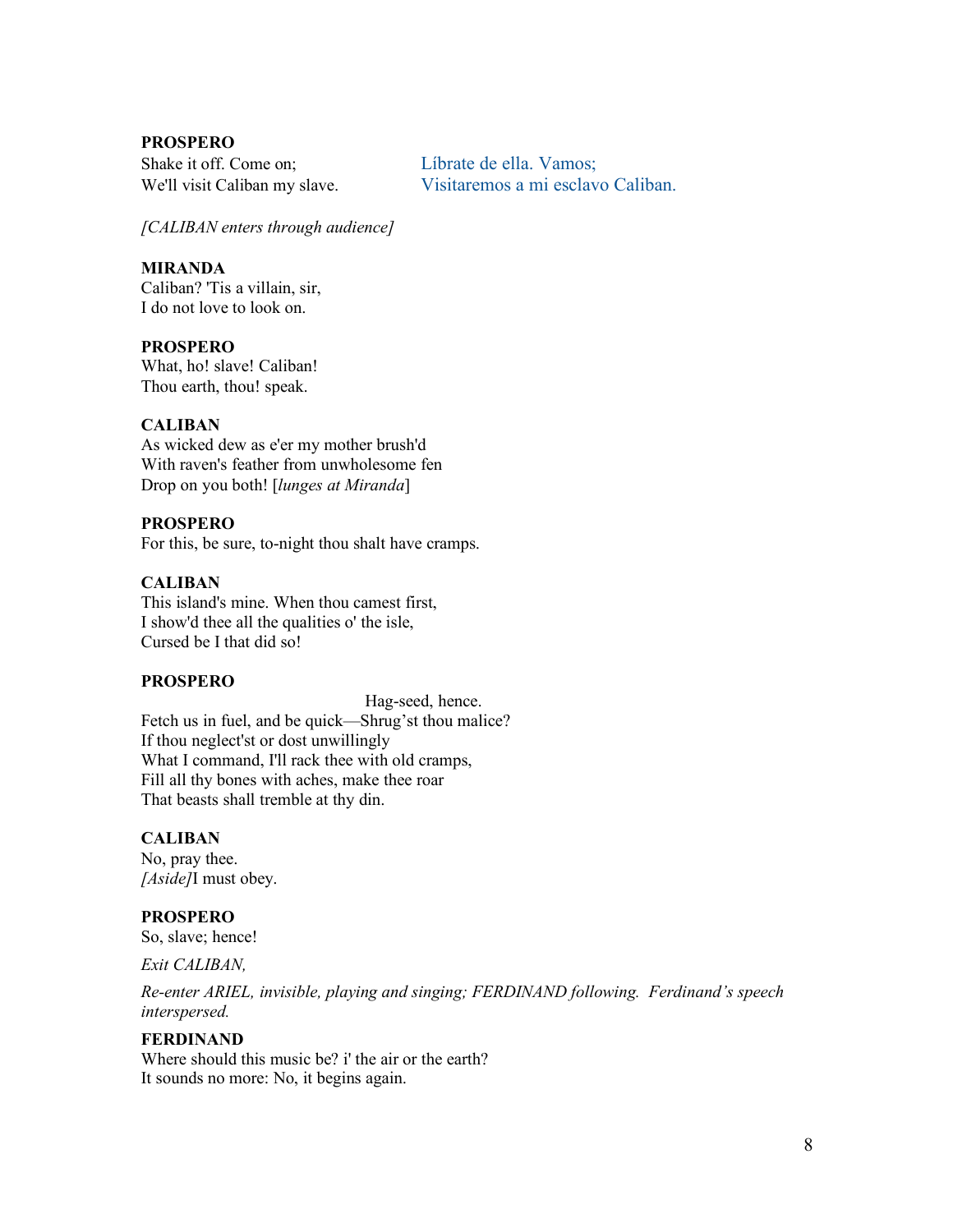#### **ARIEL** *(singing)*

Full fathom five thy father lies; Of his bones are coral made; Those are pearls that were his eyes: Nothing of him that doth fade But doth suffer a sea-change Into something rich and strange. Sea-nymphs hourly ring his knell Ding-dong Hark! now I hear them,--Ding-dong, bell.

*ARIEL exits still humming tune, transitions into MIRANDA*

## **FERDINAND**

The ditty does remember my drown'd father, the king.

## **PROSPERO**

Miranda, say what thou seest yon.

## **MIRANDA**

What is't? a spirit?  $i$   $i$ Qué es? *i* un espíritu?

#### **PROSPERO**

No, Miranda, no spirit; No, Miranda, nada de espíritu; It eats and sleeps and hath such senses Come y duerme y tiene sentidos As we have, such. This young prince como los nuestros. Este joven príncipe Was in the wreck; he hath lost his fellows estuvo en el naufragio, ha perdido a sus compañeros And strays about to find 'em. y divaga en su búsqueda.

## **MIRANDA**

I might call him A thing divine.

## **PROSPERO**

[*Aside*] It goes on, I see, As my soul prompts it.

## **FERDINAND**

Most sure, the goddess On whom these airs attend! O you wonder!

**MIRANDA** *(first in Spanish, then when he doesn't understand, she speaks English)* No portento. No wonder, sir.

# **FERDINAND**

My language! heavens! I am the best of them that speak this speech.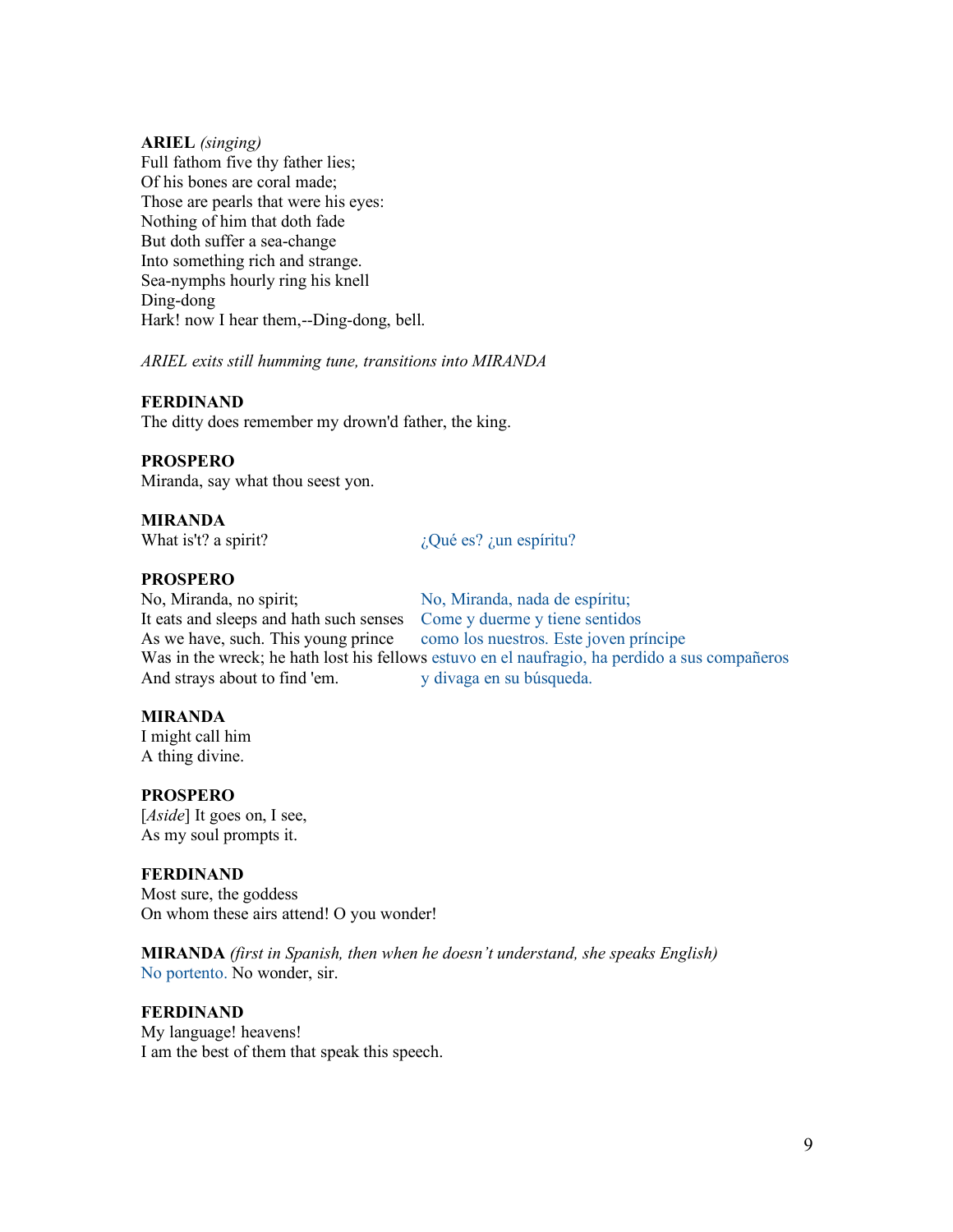How? the best? What wert thou, Ferdinand, if the King of Naples heard thee?

#### **FERDINAND**

Myself am Naples, who with mine eyes, beheld The king my father wreck'd.

#### **MIRANDA**

Alack, for mercy! [aside] Why speaks my father so ungently? This Is the third man that e'er I saw, the first That e'er I sigh'd for!

#### **FERDINAND**

O, I'll make you The queen of Naples.

#### **PROSPERO**

*[Freezes them]* They are both in either's powers; but this swift business I must uneasy make, lest too light winning Make the prize light. *[Unfreeze. To FERDINAND]* One word more; I charge thee That thou attend me: thou hast put thyself Upon this island as a spy, to win it From me, the lord on't.

## **FERDINAND**

No, as I am a man.

*Prospero magically binds his hands and Ferdinand is charmed from moving*

#### **MIRANDA**

O dear father, Make not too rash a trial of him, for He's gentle and not fearful.

#### **PROSPERO**

Thou think'st there is no more such shapes as he, Crees que no hay otro como él Having seen but him and Caliban: foolish girl! pues solo lo has visto a él y a Caliban: Having seen but him and Caliban: foolish girl!

¡joven necia!

To the most of men this is a Caliban. Para la mayoría de los hombres este es un Caliban.

#### **MIRANDA**

My affections Are then most humble; I have no ambition To see a goodlier man.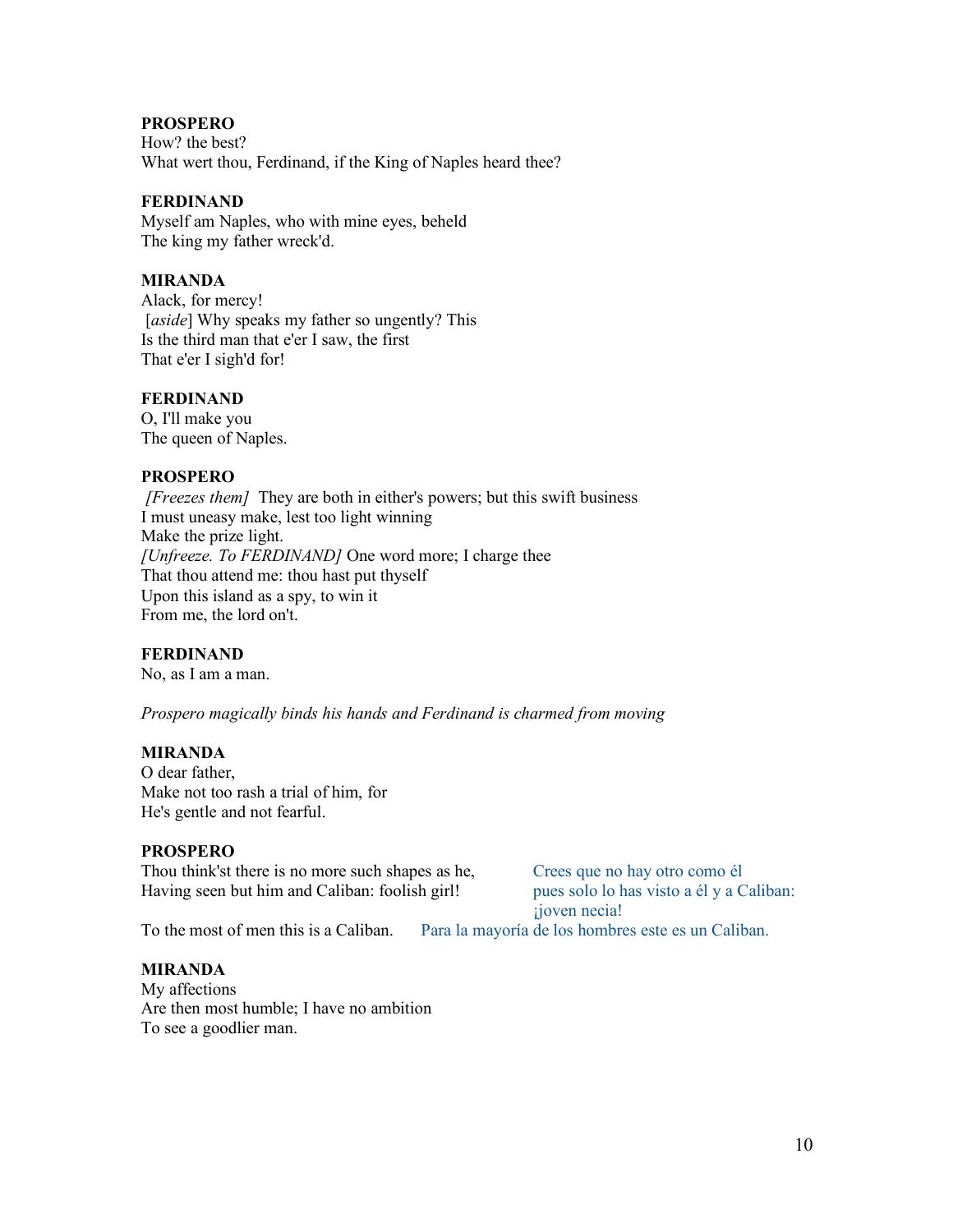Come on; obey: Thy nerves are in their infancy again And have no vigour in them.

## **FERDINAND**

So they are; Might I but through my prison once a day Behold this maid: all corners else o' the earth Let liberty make use of; space enough Have I in such a prison.

# **PROSPERO**

[Aside] It works. *[To FERDINAND]* Come on. Follow me.Come, follow. [*MIRANDA tries to intervene.]* Speak not for him. No hables por él. *Exeunt separately. Ariel dances "Tempest" transition.*

# **Scene 2. Another part of the island.**

*Enter ALONSO and ANTONIO*

#### **ANTONIO**

Though this island seem to be desert,-- The air breathes upon us here most sweetly.

#### **ALONSO**

As if it had lungs and rotten ones.

#### **ANTONIO**

Here is everything advantageous to life.

#### **ALONSO**

You cram these words into mine ears against The stomach of my sense. *(thunder crash)* O my son, Ferdinand, what strange fish Hath made his meal on thee?

#### **ANTONIO**

You may thank yourself for this great loss.

# **ALONSO**

My lord Antonio, The truth you speak doth lack some gentleness And time to speak it in: you rub the sore, When you should bring the plaster.

**ANTONIO** *(trying to change the subject and cheer the king after all)* Had I plantation of this isle, my lord, And were the king on't, what would I do? I'the commonwealth I would by contraries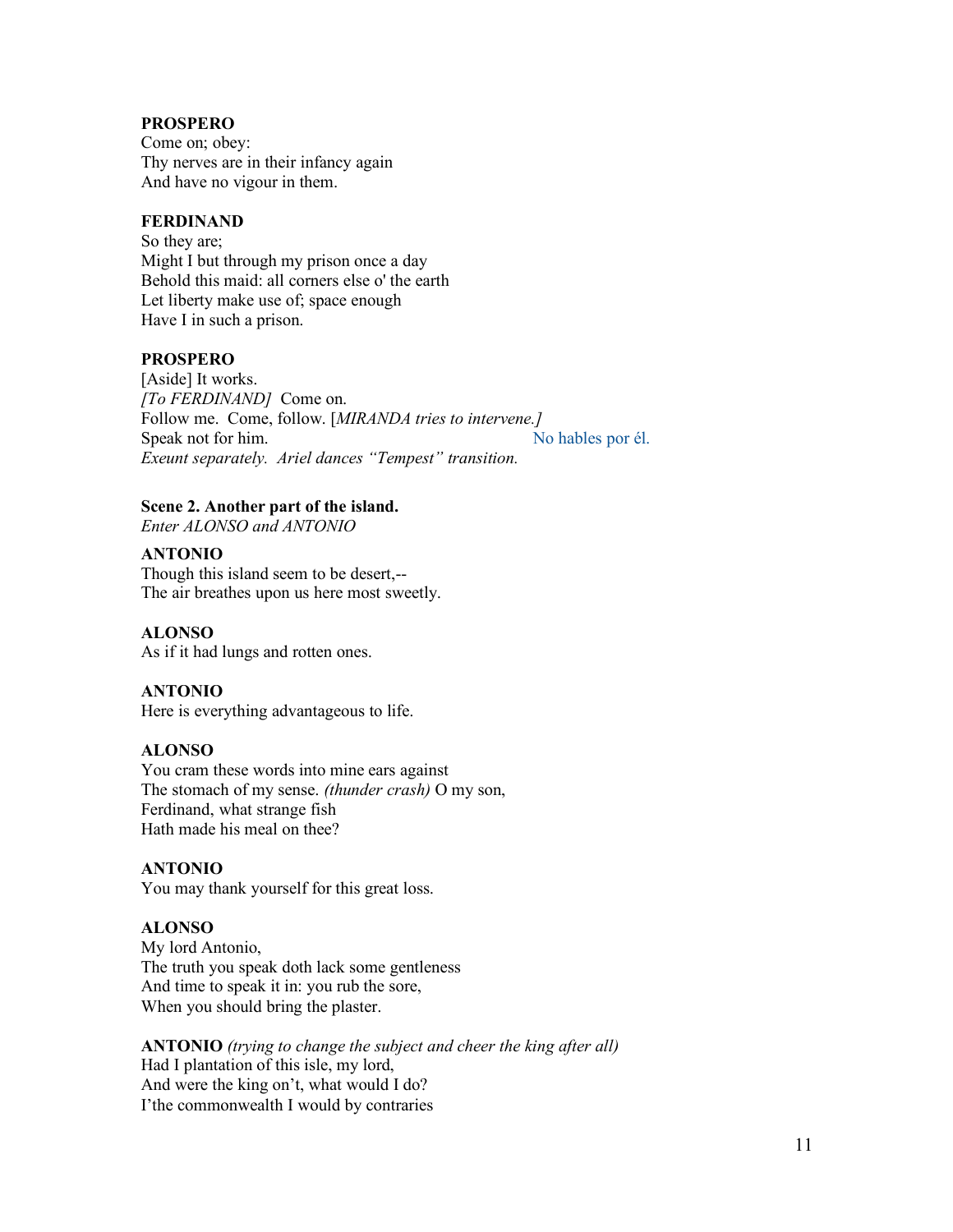Execute all things; for no kind of traffic Would I admit; no name of magistrate; No occupation; all men idle, all; And women too. No sovereignty. All things in common nature should produce Without sweat or endeavor To feed my innocent people.

*Enter ARIEL, invisible.*

## **ALONSO**

I wish mine eyes Would with themselves shut up my thoughts. (*Ariel puts a charm on him*) I find They are inclined to do so.

#### **ANTONIO**

Go sleep. I, my lord, Will guard your person while you take your rest.

#### **ALONSO**

Thank you. Wondrous heavy.

*ALONSO sleeps.*

**ANTONIO** *(to audience)* What a strange drowsiness possesses him! I find not myself disposed to sleep. Say this were death That now hath seized him; why, he were no worse Than now he is. There be that can rule Naples As well as he that sleeps; I did supplant my brother Prospero. As I got'st Milan, I'll come by Naples. Draw, sword.

## **ARIEL5**

Now, good angels Preserve the king.

*Alonso wakes. Antonio hurriedly replaces crown and turns away, hiding dagger*

#### **ALONSO**

Why, how now? ho, awake! Why are you drawn? Wherefore this ghastly looking?

## **ANTONIO**

Whiles I stood here securing your repose, Even now, I heard a hollow burst of bellowing Like bulls, or rather lions: did't not wake you?

#### **ALONSO**

I heard nothing.

 <sup>5</sup> Ariel is being an upstander!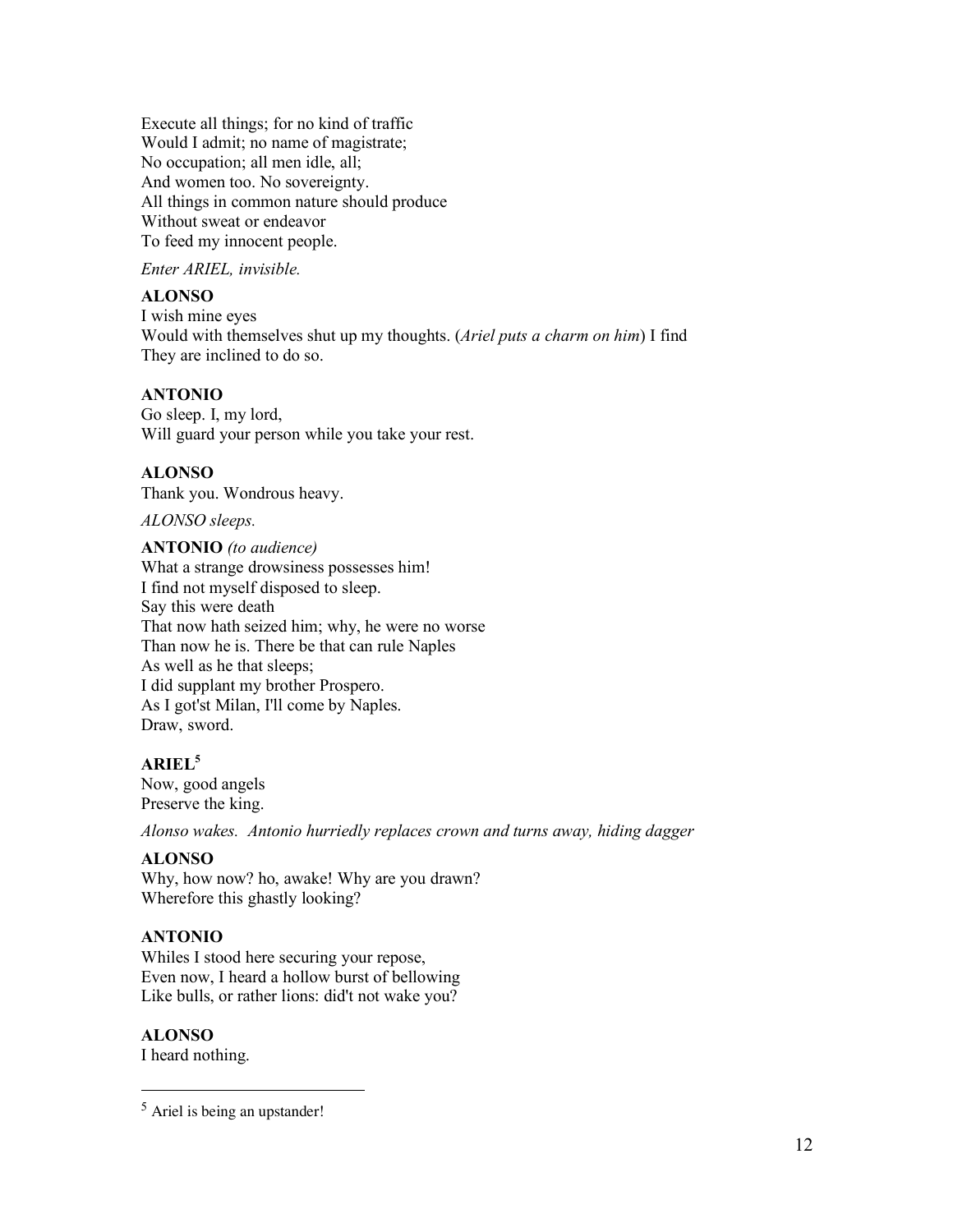# **ANTONIO**

O, 'twas a din to fright a monster's ear, To make an earthquake!

# **ALONSO**

Lead off this ground; and let's make further search For my poor son.

*Exeunt Ariel dances "Tempest" transition*

# **Scene 3. Another part of the island.**

*Enter CALIBAN with a burden of wood. A noise of thunder heard*

## **CALIBAN**

All the infections that the sun sucks up From bogs, fens, flats, on Prosper fall! His spirits hear me And yet I needs must curse.

*TRINCULO makes sound, off.*

Lo, now, lo! Here comes a spirit of his. I'll fall flat; Perchance he will not mind me.

# **TRINCULO**

Here's neither bush nor shrub, to bear off any weather at all, and another storm brewing; If it should thunder as it did before, I know not where to hide my head: What have we here? a man or a fish? dead or alive? A fish: he smells like a fish;

*Thunder*

Alas, the storm is come again! my best way is to creep under his gaberdine; misery acquaints a man with strange bed-fellows.

*TRINCULO climbs under Caliban's cloak. Both squirm. Enter STEPHANO, singing*

## **STEPHANO**

*[singing] Something contemporary*

## **CALIBAN**

Do not torment me: Oh!

## **STEPHANO**

This is some monster of the isle with four legs. He shall taste of my bottle.

*STEPHANO gives some water to CALIBAN.* 

## **TRINCULO**

I should know that voice: it should be--but he is drowned; and these are devils: O defend me!

## **STEPHANO**

Four legs and two voices: a most delicate monster! I will pour some in thy other mouth.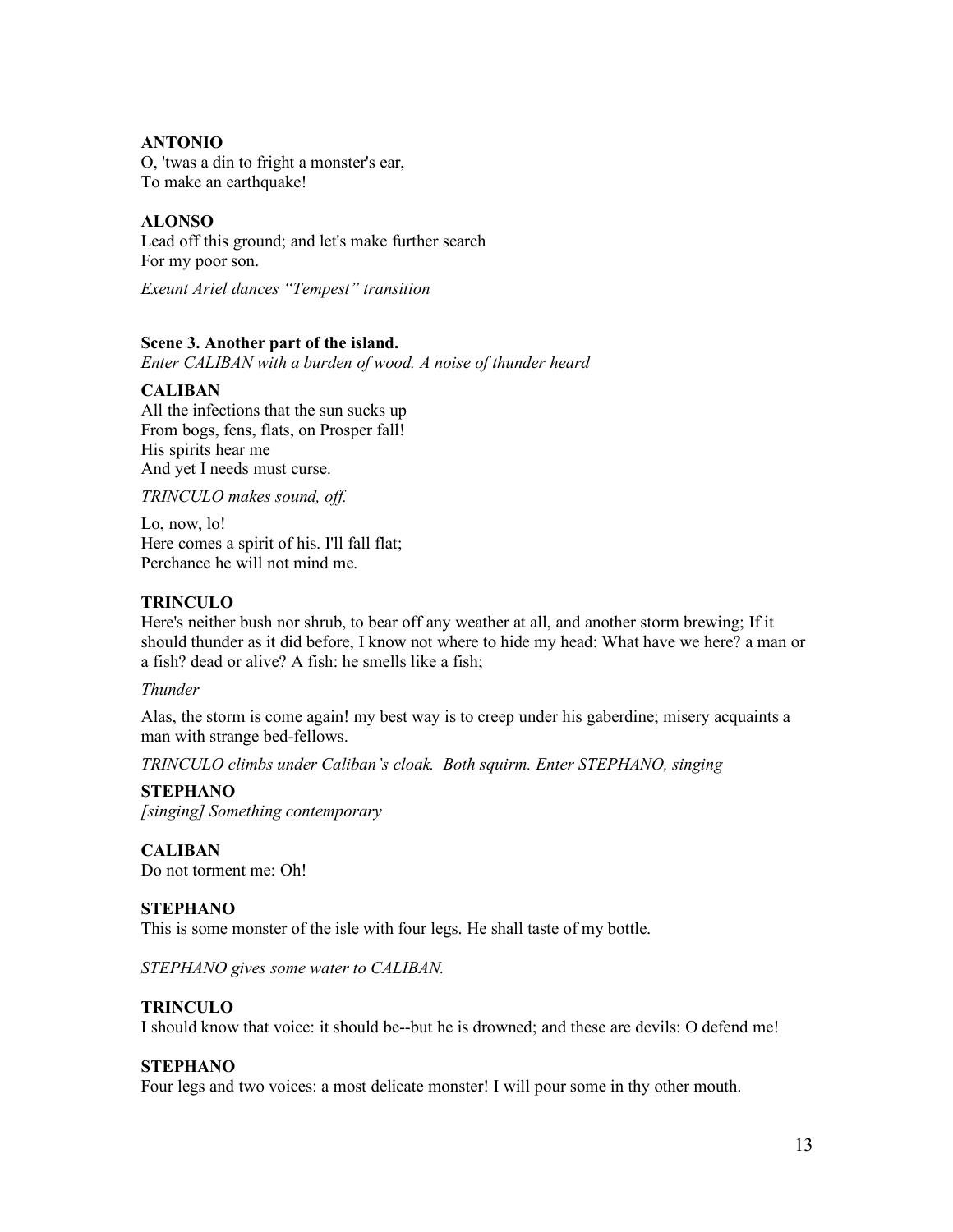**TRINCULO** Stephano!

**STEPHANO** Doth thy other mouth call me? *[Fart sound from under cloak]* Mercy, mercy! This is a devil, and no monster:

**TRINCULO** Stephano! If thou beest Stephano, touch me and speak to me: for I am Trinculo!

**STEPHANO** Thou art very Trinculo indeed!

**TRINCULO** O Stephano!

**STEPHANO** Prithee, do not turn me about; my stomach is not constant.

**CALIBAN** [*Aside*] These be fine things. I will kneel to them.

**STEPHANO** How didst thou 'scape? How camest thou hither?

**TRINCULO** Swum ashore man, like a duck: I can swim like a duck, I'll be sworn.

**STEPHANO** How now, moon-calf!

**CALIBAN** Hast thou not dropp'd from heaven?

**STEPHANO** Out o' the moon, I do assure thee. I was the man i'th'moon when time was.

# **CALIBAN**

I have seen thee in her, and I do adore thee. I'll show thee every fertile inch o' th' island; And I will kiss thy foot: I prithee, be my god.

# **STEPHANO**

Come on then.

## **CALIBAN**

I'll show thee the best springs; I'll pluck thee berries; I'll fish for thee and get thee wood enough. A plague upon the tyrant that I serve! I'll bear him no more sticks, but follow thee, Thou wondrous man.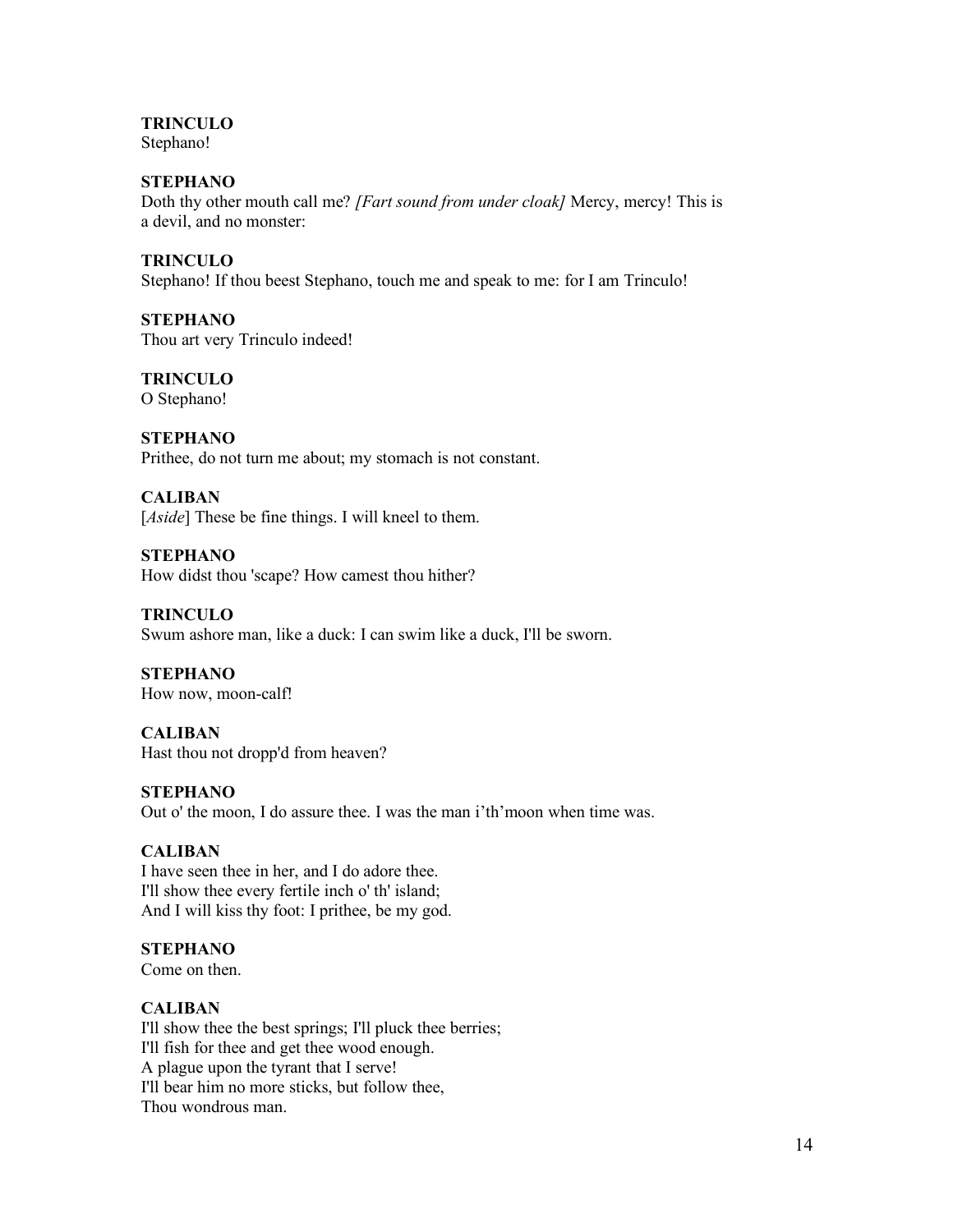#### **TRINCULO**

A most ridiculous monster, to make a wonder of a poor fool!

## **CALIBAN**

I prithee, wilt thou go with me?

#### **STEPHANO**

Trinculo, the king and all our company else being drowned, we will inherit here!<sup>6</sup>

## **CALIBAN**

[*Sings drunkenly*] Farewell master; farewell, farewell! No more dams I'll make for fish Nor fetch in firing At requiring; Nor scrape trencher, nor wash dish 'Ban, 'Ban, Cacaliban Has a new master: get a new man. Freedom, hey-day! hey-day, freedom! freedom, hey-day, freedom!

# **STEPHANO**

O brave monster! Lead the way.

*Exeunt. Thunder.* 

## **Scene 4. Before PROSPERO'S Cell.**

*Enter FERDINAND, begins moving logs*

## **FERDINAND**

I must remove Some thousands of these logs and pile them up, Upon a sore injunction: my sweet mistress Weeps when she sees me work. I forget: But these sweet thoughts do even refresh my labours.

*Enter MIRANDA; and PROSPERO at a distance, unseen*

# **MIRANDA**

Work not so hard: Pray, set it down and rest you.

## **FERDINAND**

O most dear mistress, The sun will set before I shall discharge What I must strive to do.

## **MIRANDA**

 <sup>6</sup> Just like the "Had I plantation on this isle" speech, this is another moment of "What would you do if you had the chance to rebuild your life?"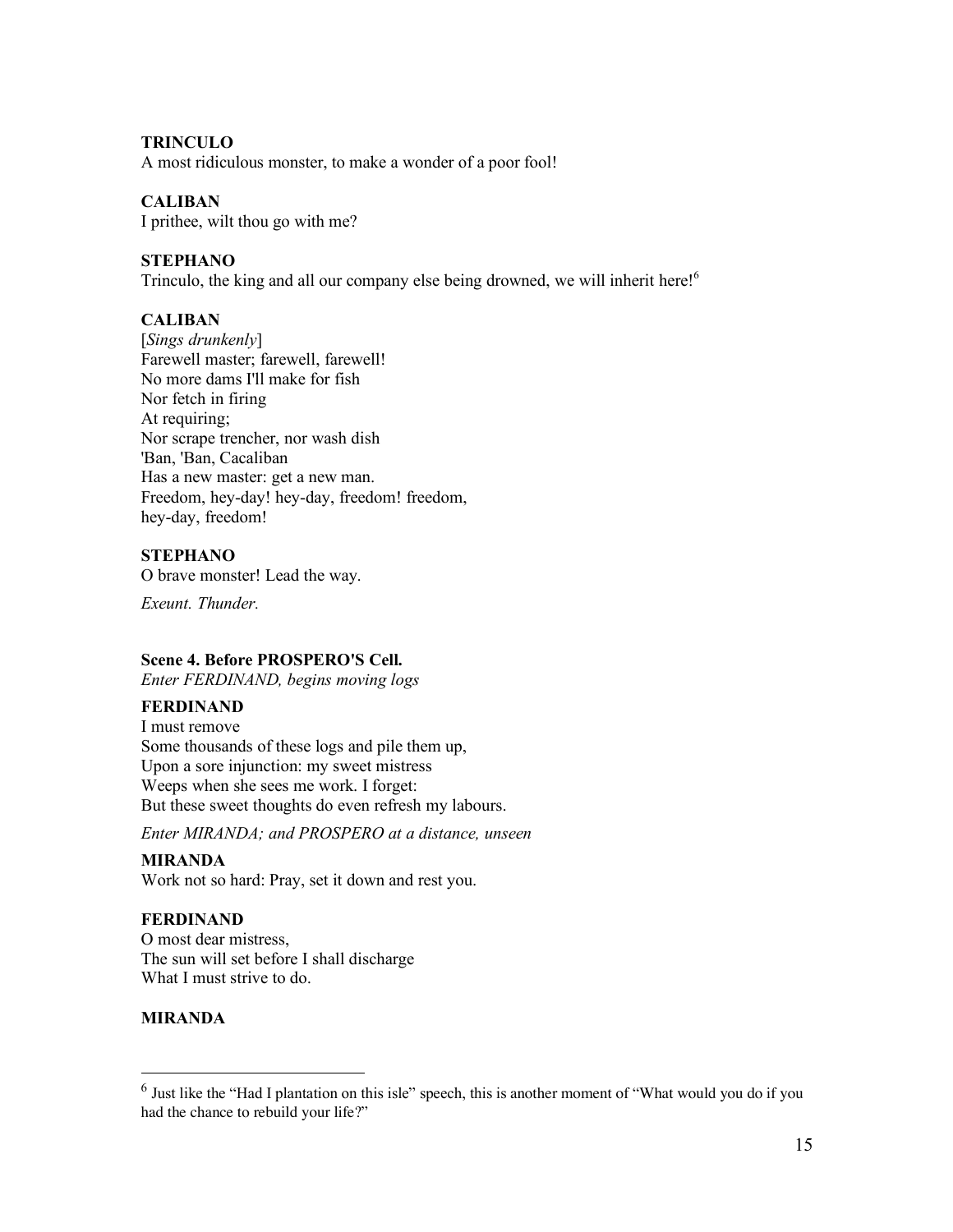If you'll sit down, I'll bear your logs the while:

## **FERDINAND**

No, precious creature; I had rather crack my sinews, break my back, Than you should such dishonour undergo, While I sit lazy by.

#### **MIRANDA**

It would become me As well as it does you: and I should do it With much more ease.

#### **PROSPERO**

Poor worm, thou art infected! This visitation shows it.

**FERDINAND**

What is your name?

**MIRANDA** Miranda.--O my father, I have broke your hest to say so!

## **FERDINAND**

Admired Miranda! O you, So perfect and so peerless, are created Of every creature's best!

#### **MIRANDA**

I would not wish Any companion in the world but you.

#### **FERDINAND**

The very instant that I saw you, did My heart fly to your service; there resides, To make me slave to it; and for your sake Am I this patient log--man.

#### **MIRANDA**

Do you love me?

#### **FERDINAND**

O heaven, O earth, bear witness to this sound I beyond all limit of what else i' the world Do love, prize, honour you.

#### **MIRANDA**

I am a fool To weep at what I am glad of.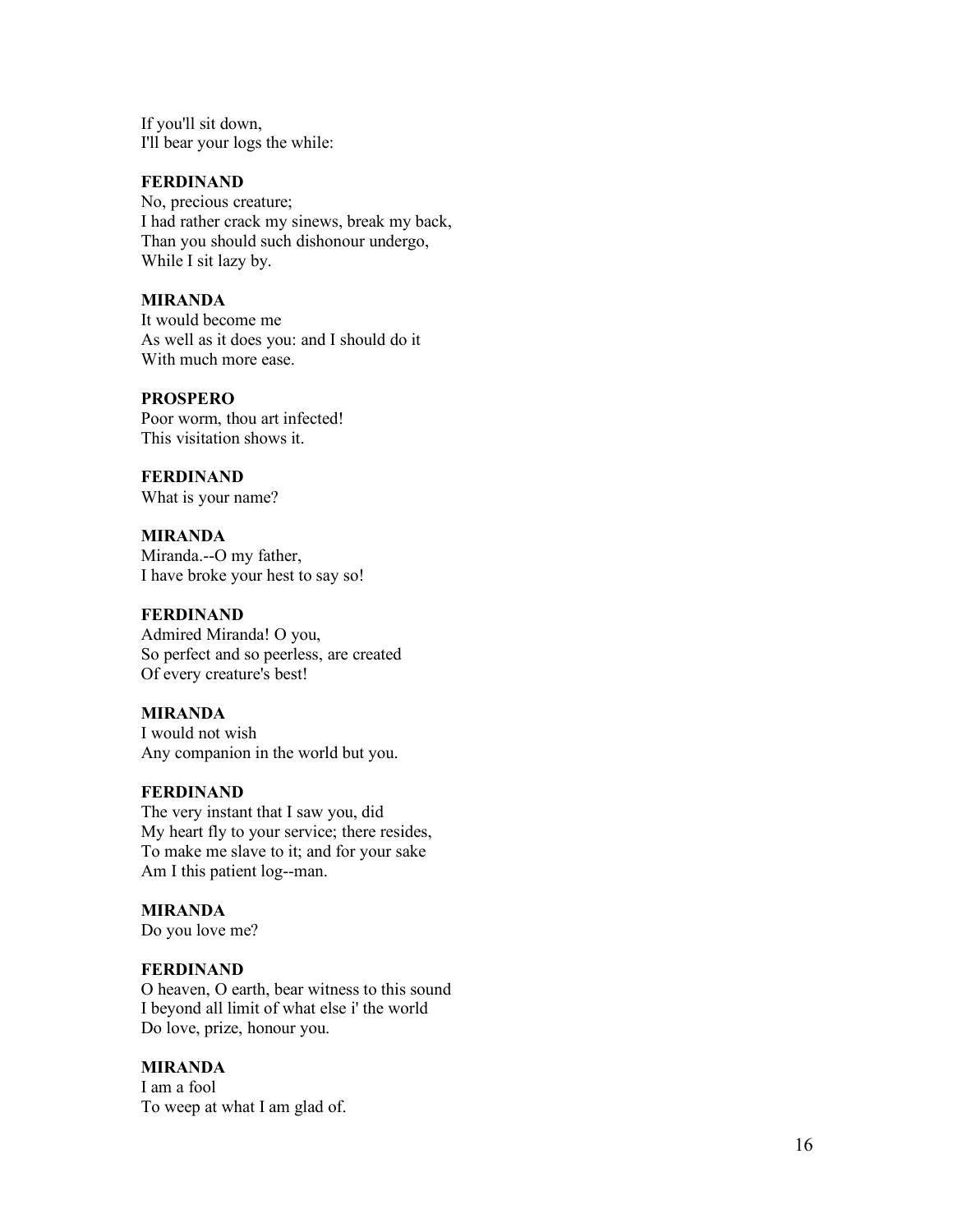Fair encounter Of two most rare affections!

**FERDINAND** Wherefore weep you?

**MIRANDA** At mine unworthiness. I am your wife, if you will marry me.

*Ferdinand is speechless.* 

**MIRANDA** My husband, then?

**FERDINAND** Ay: here's my hand.

**MIRANDA** And mine, with my heart in't; and now farewell Till half an hour hence.

**FERDINAND** A thousand thousand! *Exeunt FERDINAND and MIRANDA. PROSPERO shares a look with the audience. Exits*

## **Scene 5. Another part of the island**

*Enter CALIBAN, STEPHANO, and TRINCULO Staging idea: Ariel can teach a few kids in the audience to say "Thou liest" when the stage manager points to them. Improv a bit about how we're short on actors, so we need some help.*

**STEPHANO** Moon-calf, speak.

**CALIBAN** How does thy honour? I'll not serve him; he's not valiant.

**TRINCULO** Thou liest, most ignorant monster.

**CALIBAN**

Lo, how he mocks me! wilt thou let him, my lord?

## **STEPHANO**

Trinculo, keep a good tongue in your head. The poor monster's my subject and he shall not suffer indignity.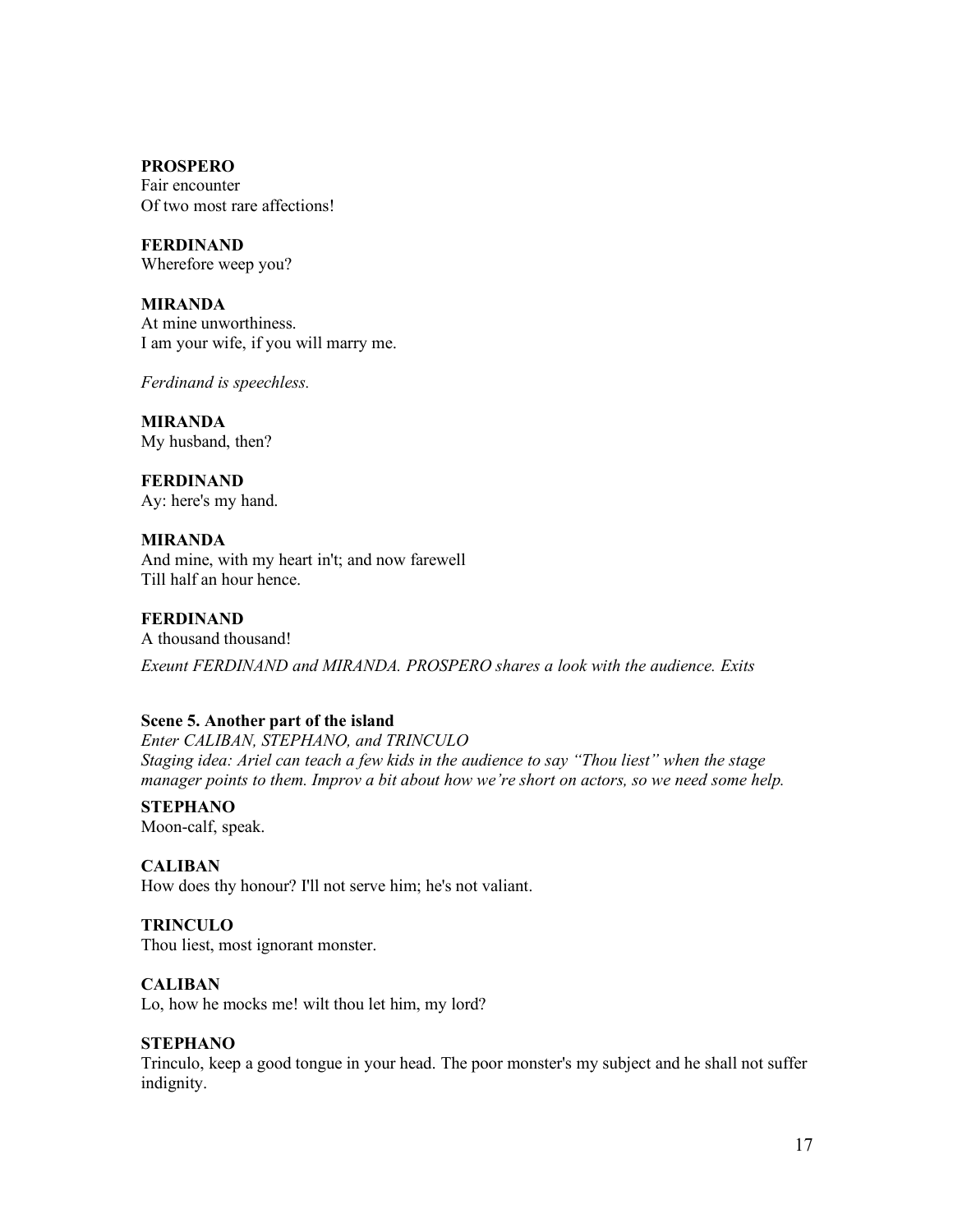# **CALIBAN**

I thank my noble lord. Wilt thou be pleased to hearken once again to the suit I made to thee?

# **STEPHANO**

Marry, will I.

*Enter ARIEL, invisible.* 

# **CALIBAN**

As I told thee before, I am subject to a tyrant, a sorcerer, that by his cunning hath cheated me of the island.

**ARIEL** Thou liest.

#### **CALIBAN**

Thou liest, thou jesting monkey, thou: I would my valiant master would destroy thee! I do not lie.

# **STEPHANO**

Trinculo, if you trouble him any more in's tale, by this hand, I will supplant some of your teeth.

**TRINCULO** Why, I said nothing.

**STEPHANO** Mum, then, and no more. Proceed.

**CALIBAN** Thou shalt be lord of it and I'll serve thee.

## **STEPHANO**

How now shall this be compassed? Canst thou bring me to the party?

## **CALIBAN**

Yea, yea, my lord: I'll yield him thee asleep, Where thou mayst knock a nail into his head.

# **ARIEL**

Thou liest.

## **CALIBAN**

What a pi-ed ninny's this! Thou scurvy patch! I do beseech thy greatness, give him blows.

## **STEPHANO**

Trinculo… [*makes threatening gesture*]

## **TRINCULO**

Why, what did I? I did nothing. I'll go farther off.

## **STEPHANO**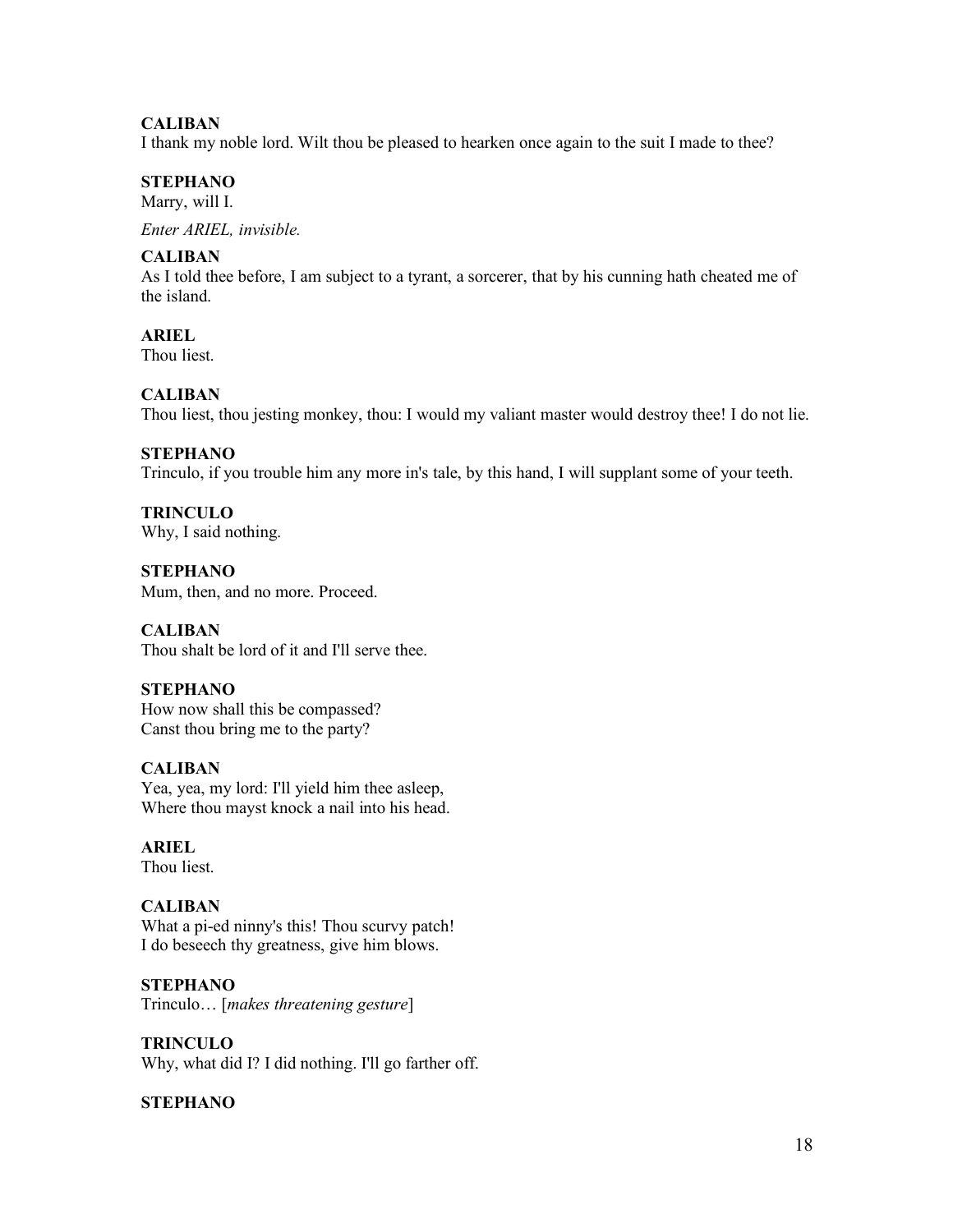Didst thou not say he lied?

**ARIEL**

Thou liest.

# **STEPHANO**

Do I so? take thou that.

*Punches TRINCULO*

# **CALIBAN**

Ha, ha, ha!

# **STEPHANO**

Now, forward with your tale. Prithee, stand farther off.

# **CALIBAN**

'Tis a custom with him, I' th' afternoon to sleep: there thou mayst brain him.

# **STEPHANO**

Monster, I will kill this man: I will be king --save my grace!--and Trinculo and thyself shall be viceroys. Dost thou like the plot, Trinculo?

# **TRINCULO**

Excellent.

# **STEPHANO**

Give me thy hand: I am sorry I beat thee.

# **CALIBAN**

Within this half hour will he be asleep: Wilt thou destroy him then?

# **STEPHANO**

Ay, on mine honour.

## **STEPHANO** Come on, Trinculo, let us sing.

# **STEPHANO and TRINCULO**

*[Sings]* Flout 'em and scout 'em And scout 'em and flout 'em Thought is free.

*Stage Manager sound cue: a slide whistle, or some spooky island sound. Stephano and Trinculo are startled.* 

# **CALIBAN**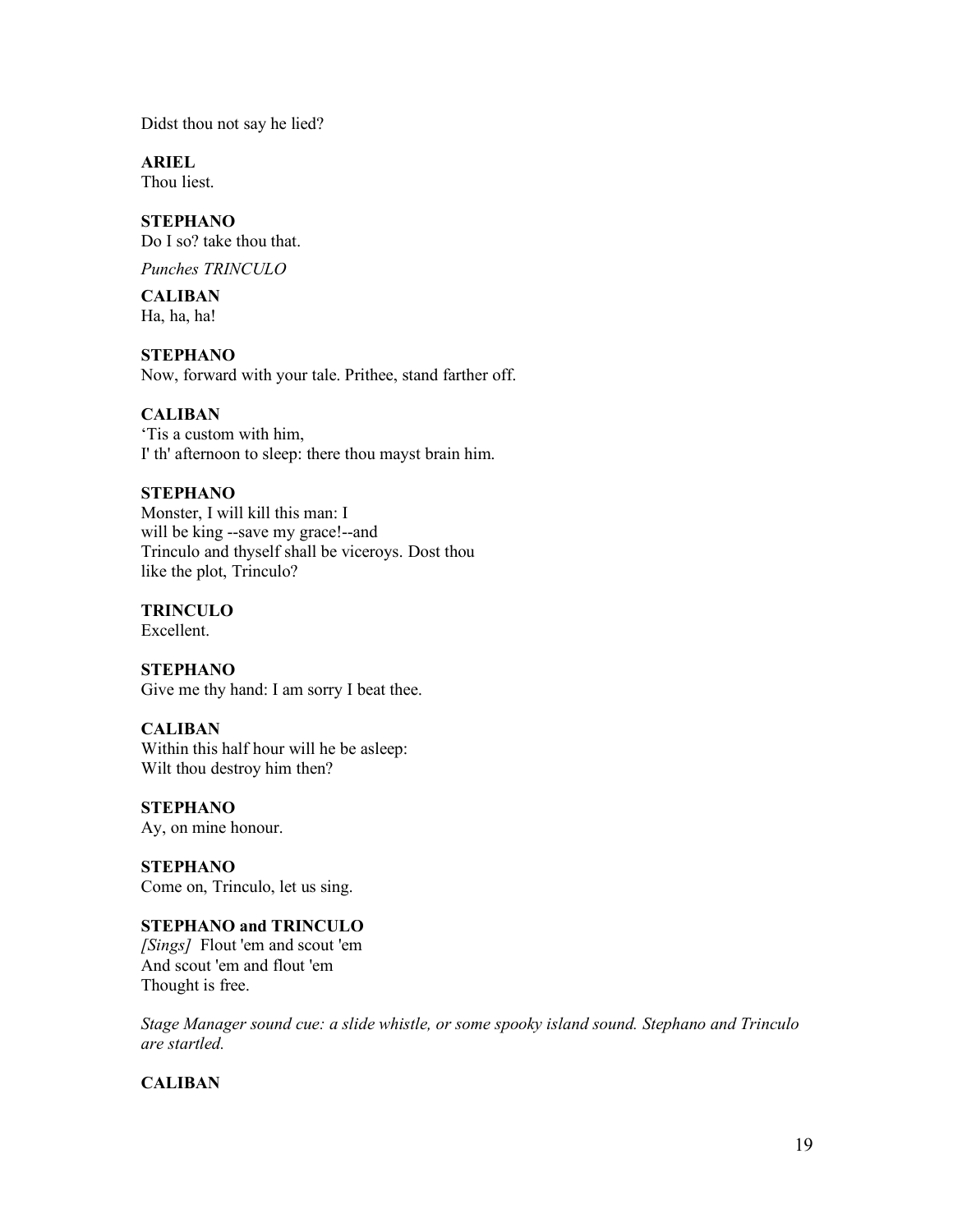Be not afeard; the isle is full of noises, Sounds and sweet airs, that give delight and hurt not. Sometimes a thousand twangling instruments Will hum about mine ears, and sometime voices That, if I then had waked after long sleep, Will make me sleep again: and then, in dreaming, The clouds methought would open and show riches Ready to drop upon me that, when I waked, I cried to dream again.

# **STEPHANO**

This will prove a brave kingdom to me, where I shall have my music for nothing*. (runs off)*

*STEPHANO transitions to ARIEL*

# **ARIEL**

This will I tell my master.<sup>7</sup>

*As ARIEL starts to leave, ANTONIO enters alone. ARIEL seizes the moment to start Prospero's revenge. Conjures some Thunder and lightning, other spooky sounds. Throughout the speech, ARIEL, invisible, starts poking ANTONIO, repeating it until he can no longer stand it. (repeated bullying acts, cycle of violence)*

## **ARIEL**

Antonio, you are a man of sin, and on this island Where man doth not inhabit, I have made you mad. But remember-- For that's my business to you--that you From Milan did supplant good Prospero; Exposed unto the sea, Him and his innocent child: for which foul deed The powers, have Incensed the seas and shores, yea, all the creatures, Against your peace.

*Thunder*. *ANTONIO runs away in fear. ARIEL is proud of a job well done. Enter PROSPERO*

## **PROSPERO**

What, Ariel! My industrious servant, Ariel! **ARIEL** What would my potent master? here I am.

## **PROSPERO**

Spirit, we must prepare to meet with Caliban.

**ARIEL** Presently?

 $<sup>7</sup>$  Ariel being an upstander again.</sup>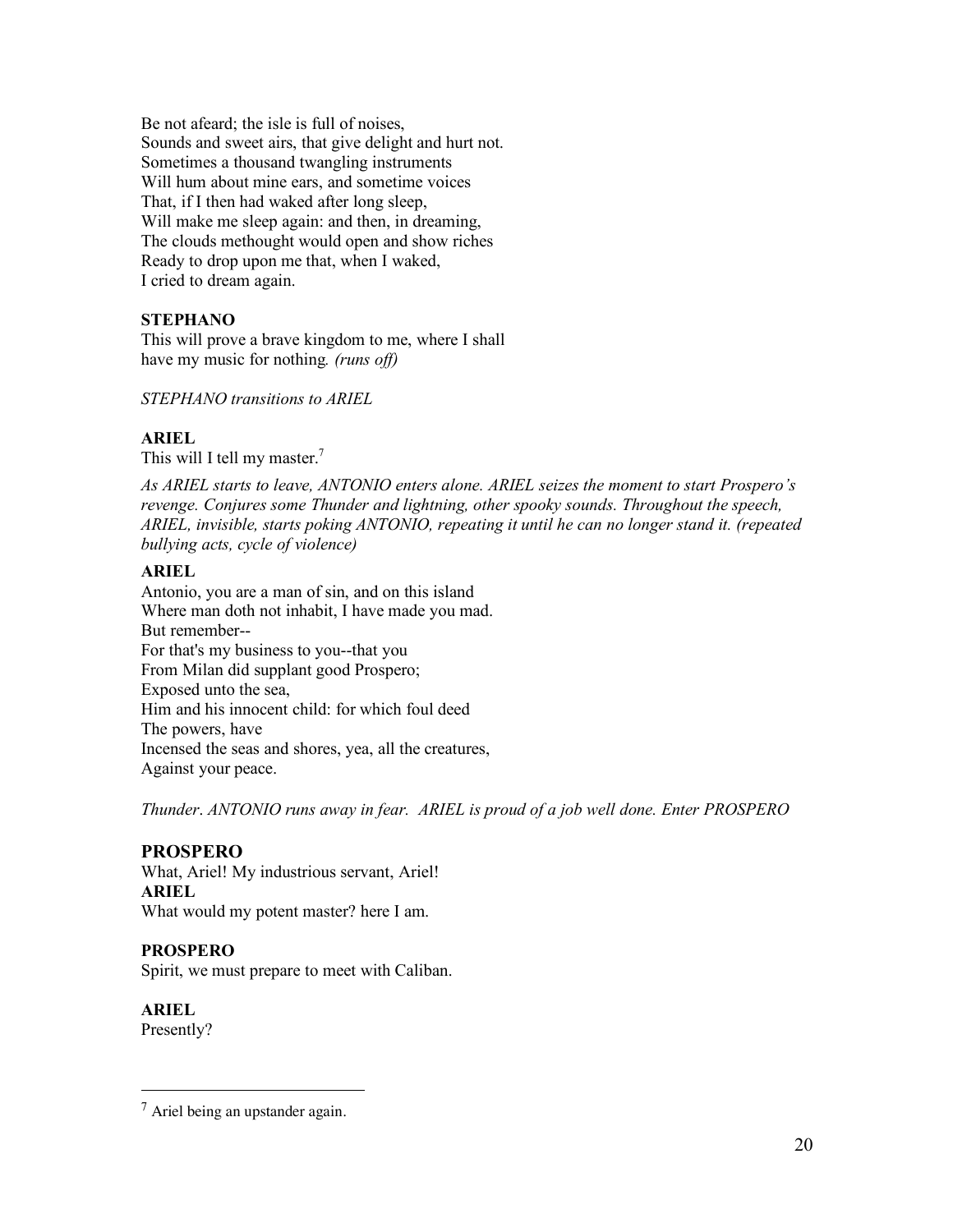Ay, with a twink.

## **ARIEL**

Before you can say 'come' and 'go,' And breathe twice and cry 'so, so,' Do you love me, master? no?

# **PROSPERO**

Dearly my delicate Ariel.

*ARIEL conjures CALIBAN onto the stage*, *then ARIEL transitions into STEPHANO*

## **PROSPERO** *(watching Caliban)* A devil, a born devil, on whose nature Nurture can never stick; on whom my pains, Humanely taken, all, all lost, quite lost; I will plague them all, even to roaring.

# **CALIBAN**

Pray you, tread softly, we now are near his cell. No noise, and enter.

## **STEPHANO**

Give me thy hand. I do begin to have bloody thoughts.

*PROSPERO does some magic to manipulate them, until Caliban and Stephano both roar! Maybe he takes some pleasure in this?*

## **PROSPERO**

Hark, they roar! Let them be hunted soundly. At this hour Lies at my mercy mine enemy, my brother, Antonio.

*Enter Ariel*

Shortly shall all my labours end, and thou, Ariel, Shalt have the air at freedom: Say, my spirit, how fares my brother.

## **ARIEL**

Confined as a prisoner, sir. He cannot budge 'til your release. Your charm so strongly works him That if you now beheld him, your affections Would become tender.

# **PROSPERO**

Dost thou think so, spirit?

## **ARIEL**

Mine would, sir, were I human.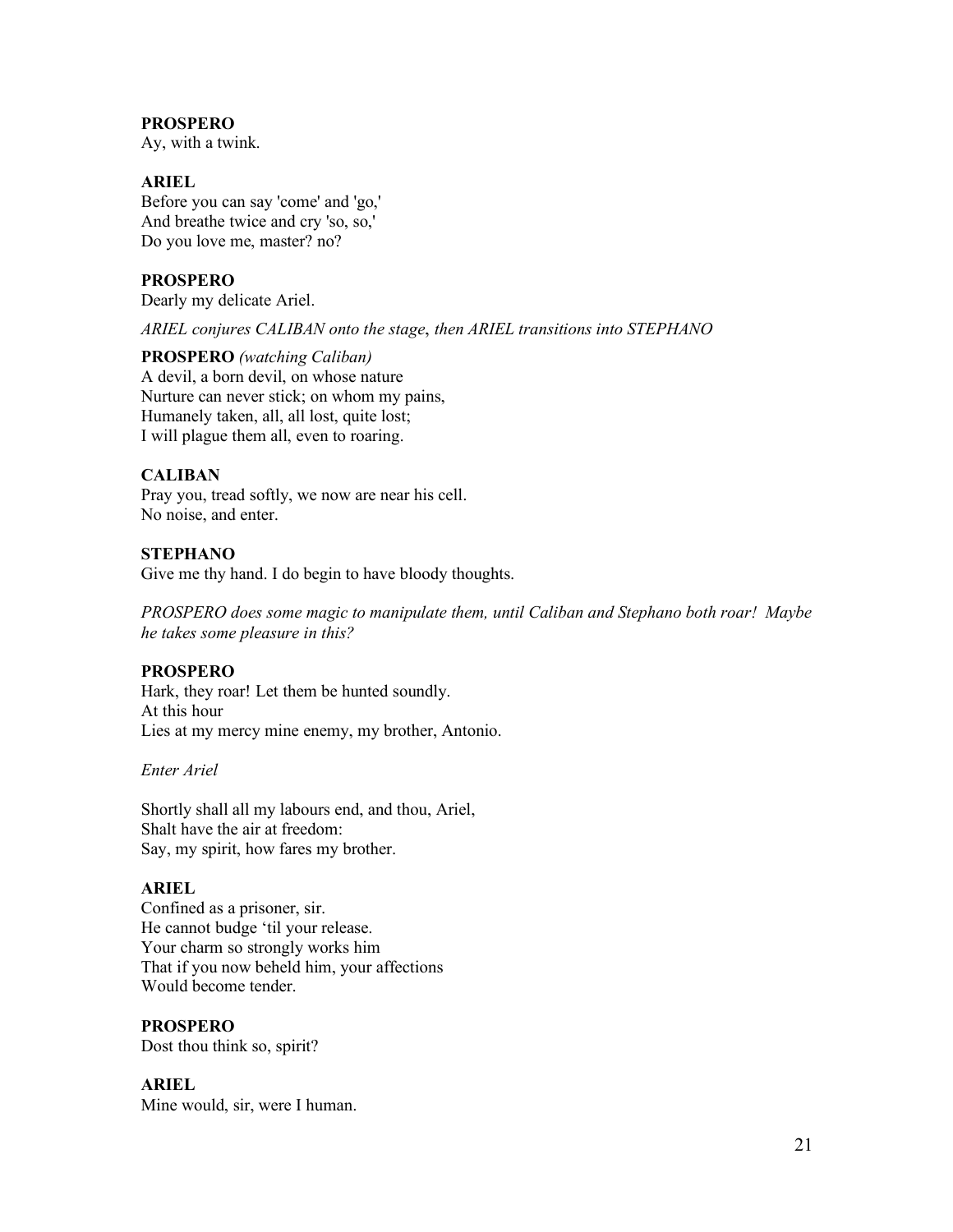And mine shall. Though with his high wrongs I am struck to th'quick, Yet with my nobler reason 'gainst my fury Do I take part. The rarer action is In virtue than in vengeance: he being penitent, The sole drift of my purpose doth extend Not a frown further. Go release him, Ariel: My charms I'll break, his senses I'll restore, And he shall be himself.

## **ARIEL**

I'll fetch him, sir. *[Exit]*

## **PROSPERO**

Ye elves of hills, brooks, standing lakes and groves, by whose aid, I have bedimm'd The noontide sun, call'd forth the mutinous winds, By my so potent art. But this rough magic I here abjure, and I'll break my staff, Bury it certain fathoms in the earth, And deeper than did ever plummet sound I'll drown my book.

*This is a symbolic act. Prospero is letting go of the upper hand. He is relinquishing the power he has over his brother, and allowing them both to be on equal ground. Now, the reparation and conversation can truly begin. Solemn music*

*Re-enter ARIEL, singing, and leading in ANTONIO.* 

## **ARIEL**

*[Sings]* Where the bee sucks. there suck I: In a cowslip's bell I lie; There I couch when owls do cry. On the bat's back I do fly After summer merrily.

#### **PROSPERO**

Why, that's my dainty Ariel! I shall miss thee: But yet thou shalt have freedom.  $-$  So, so, so.  $-$ 

## **ARIEL**

*[sings]* Merrily, merrily shall I live now Under the blossom that hangs on the bough. X2

#### **PROSPERO**

There stand, for you are spell-stopp'd. The charm dissolves apace. Most cruelly Didst thou, Antonio, use me and my daughter. *[Magic.]* Behold, the wronged Duke of Milan, Prospero: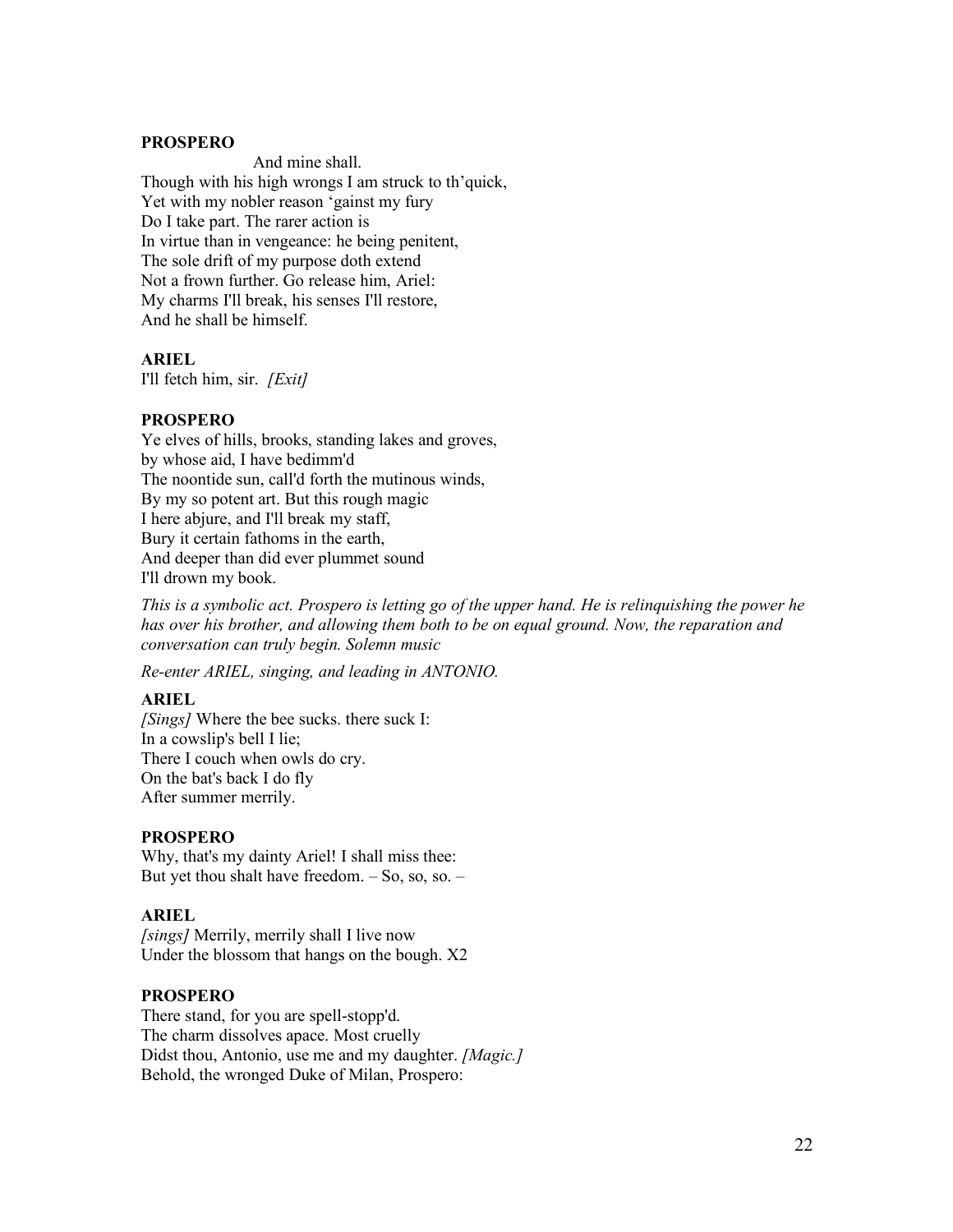For you, most wicked sir, whom to call brother Would even infect my mouth, I do forgive Thy rankest fault; all of them; and require My dukedom of thee, which perforce, I know, Thou must restore.

#### **ANTONIO**

Thy dukedom I resign and do entreat Thou pardon me my wrongs.

*A moment of reconciliation.*

If thou be'st Prospero, Give us particulars of thy preservation; How thou hast met us here, where we have lost The king's son Ferdinand.

*Perhaps PROSPERO gives a magic clap to let us see the reunion of king, prince, and Miranda. ALONSO appears . Enter FERDINAND and MIRANDA giggling.* 

**MIRANDA** Sweet lord, you play me false.

**FERDINAND** No, my dear'st love, I would not for the world.

**ALONSO** Ferdinand!

**FERDINAND**  A most high miracle!

**ALONSO** Now all the blessings Of a glad father compass thee about!

#### **MIRANDA**

O, wonder! How beauteous mankind is! O brave new world, That has such people in't!

*Enter Caliban, ready to be punished.* 

#### **PROSPERO**

This thing of darkness I Acknowledge mine.

*Reconciliation of Caliban and Prospero. An embrace? A relationship that begins to embody protective factors, and we can immediately see the effect…the softening of both of them.*